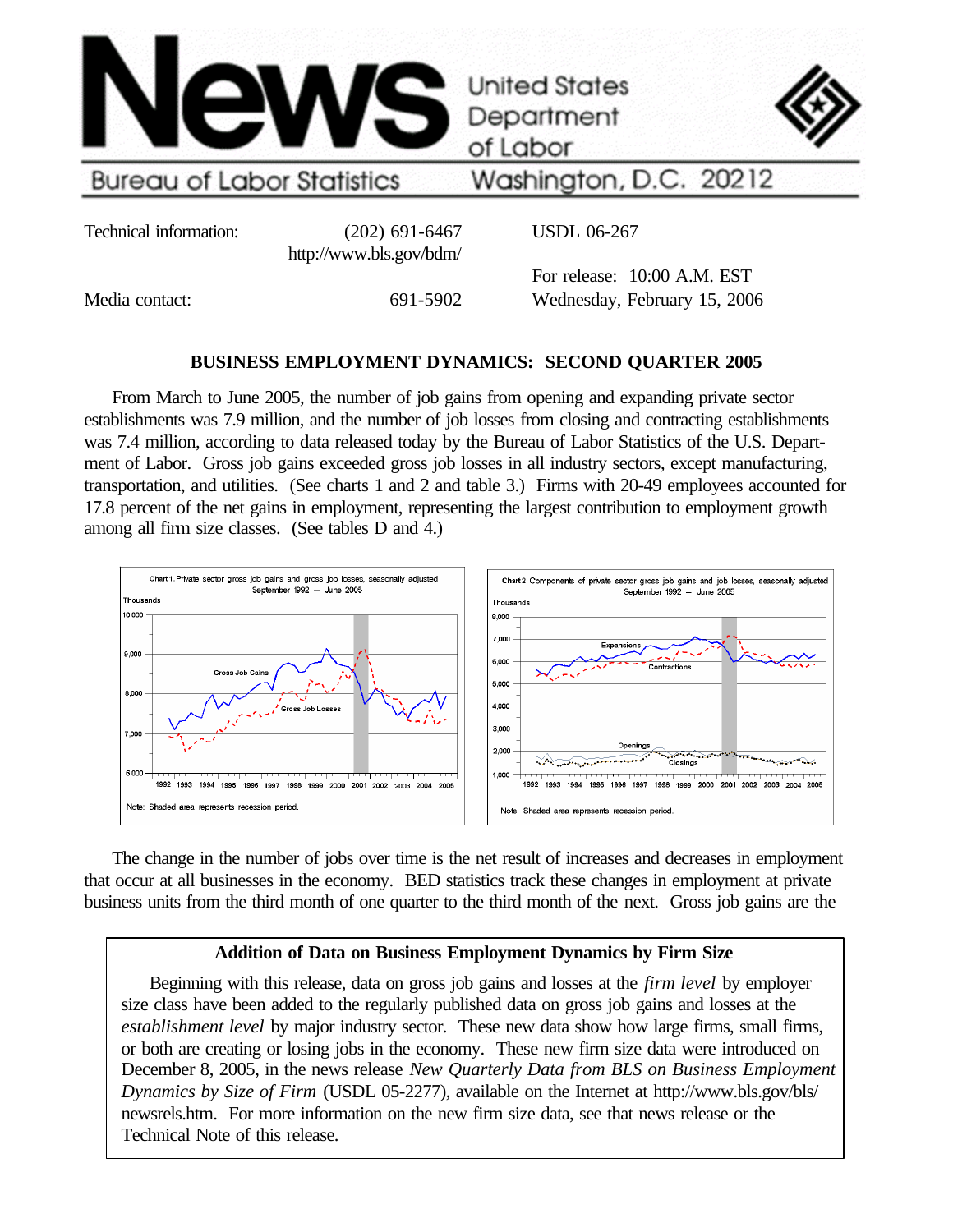| ٠ |
|---|
| I |
| I |
|   |

|                               | 3 months ended  |                                      |                       |       |       |  |  |  |  |  |
|-------------------------------|-----------------|--------------------------------------|-----------------------|-------|-------|--|--|--|--|--|
| Category                      | June 2004       | Dec. 2004<br>Sept. 2004<br>Mar. 2005 |                       |       |       |  |  |  |  |  |
|                               |                 |                                      | Levels (in thousands) |       |       |  |  |  |  |  |
|                               | 7,857           | 7,789                                | 8,081                 | 7,635 | 7,932 |  |  |  |  |  |
| At expanding establishments   | 6,292           | 6,123                                | 6,365                 | 6,171 | 6,311 |  |  |  |  |  |
| At opening establishments     | 1,565           | 1,666                                | 1,716                 | 1,464 | 1,621 |  |  |  |  |  |
|                               | 7,263           | 7,598                                | 7,212                 | 7,310 | 7,358 |  |  |  |  |  |
| At contracting establishments | 5,726           | 5,953                                | 5,727                 | 5,852 | 5,873 |  |  |  |  |  |
| At closing establishments     | 1,537           | 1,645                                | 1,485                 | 1,458 | 1,485 |  |  |  |  |  |
|                               | 594             | 191                                  | 869                   | 325   | 574   |  |  |  |  |  |
|                               | Rates (percent) |                                      |                       |       |       |  |  |  |  |  |
|                               | 7.2             | 7.2                                  | 7.4                   | 6.9   | 7.2   |  |  |  |  |  |
| At expanding establishments   | 5.8             | 5.7                                  | 5.8                   | 5.6   | 5.7   |  |  |  |  |  |
| At opening establishments     | 1.4             | 1.5                                  | 1.6                   | 1.3   | 1.5   |  |  |  |  |  |
|                               | 6.7             | 7.0                                  | 6.7                   | 6.6   | 6.6   |  |  |  |  |  |
| At contracting establishments | 5.3             | 5.5                                  | 5.3                   | 5.3   | 5.3   |  |  |  |  |  |
| At closing establishments     | 1.4             | 1.5                                  | 1.4                   | 1.3   | 1.3   |  |  |  |  |  |
|                               | 0.5             | 0.2                                  | 0.7                   | 0.3   | 0.6   |  |  |  |  |  |

## **Table A. Three-month private sector gross job gains and losses, seasonally adjusted**

<sup>1</sup> The net employment change is the difference between total gross job gains and total gross job losses. See the Technical Note for further information.

sum of increases in employment from expansions in employment at existing units and the addition of new jobs in opening units. Gross job losses are the result of contractions in employment at existing units and the loss of jobs at closing units. The difference between the number of gross jobs gained and the number of gross jobs lost is the net change in employment. *Establishments* are used as the unit of analysis in the tabulation of the BED statistics by industry, whereas *firms* are used in the tabulation of the BED data by employer size class. (See the Technical Note for more information.)

## Private Sector Establishment-Level Gross Job Gains and Losses

Opening and expanding private sector business establishments gained 7.9 million jobs in the second quarter of 2005, an increase of 297,000 from the previous quarter's total. Over the second quarter, expanding establishments added 6.3 million jobs, while opening establishments added 1.6 million jobs.

Gross job losses totaled 7.4 million, an increase of 48,000 from the previous quarter's job loss total. During the quarter, contracting establishments lost 5.9 million jobs, while closing establishments lost 1.5 million. (See tables A, 1, 3, and chart 2.)

From March to June 2005, gross job gains represented 7.2 percent of private sector employment, while gross job losses represented 6.6 percent of private sector employment. (See tables A and 2.) These gross job gain and loss statistics demonstrate that a sizable number of jobs appear and disappear in the relatively short time frame of one quarter.

## Major Industry Sector Establishment-Level Gross Job Gains and Losses

*Goods-producing.* Expanding and opening establishments in the goods-producing sector accounted for 1,713,000 jobs gained, 7,000 fewer jobs than in the prior quarter. In the second quarter of 2005, there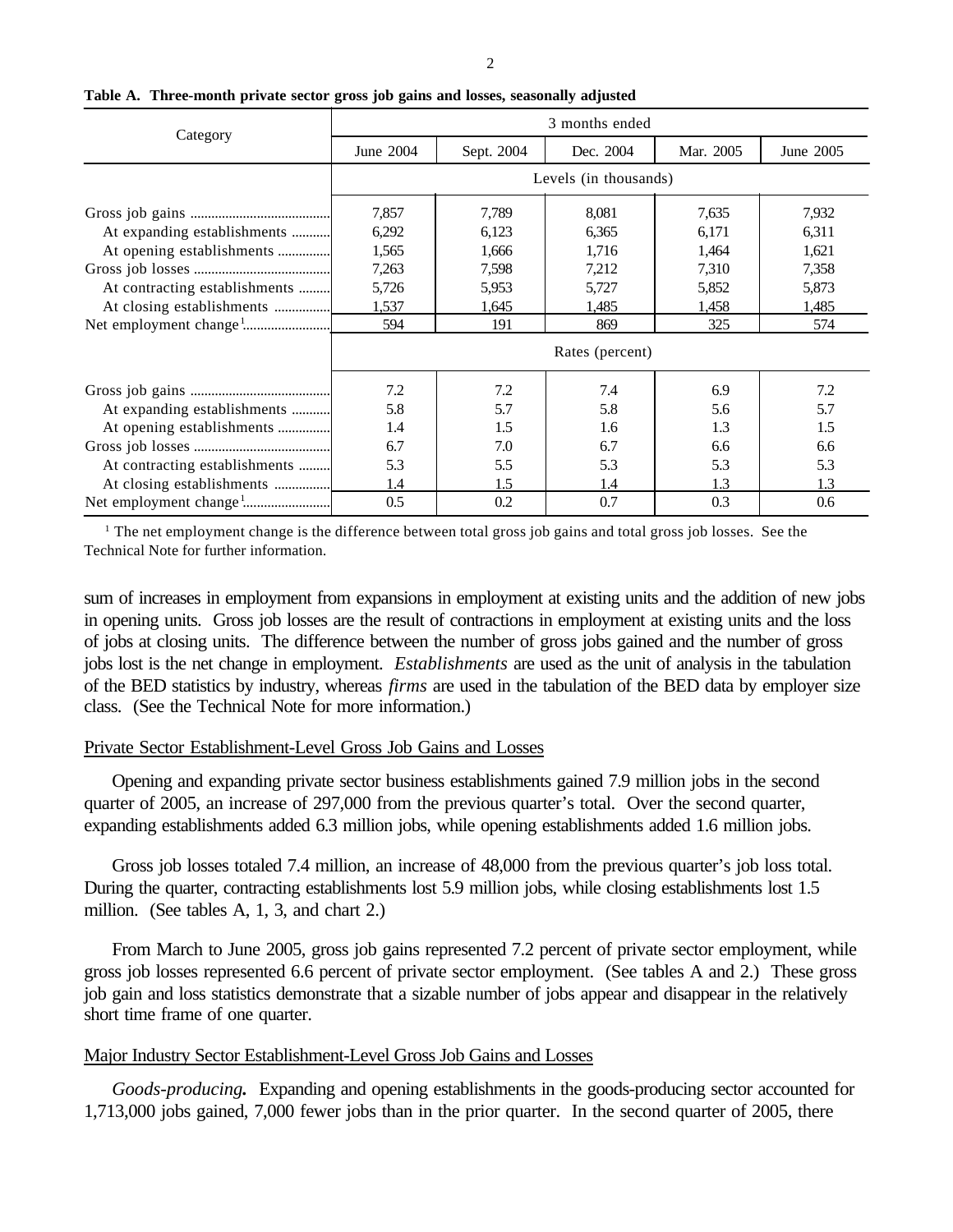|                                    |              |               | Gross job gains |              |              | Gross job losses |               |              |              |              |
|------------------------------------|--------------|---------------|-----------------|--------------|--------------|------------------|---------------|--------------|--------------|--------------|
| Industry                           |              |               | 3 months ended  |              |              | 3 months ended   |               |              |              |              |
|                                    | June<br>2004 | Sept.<br>2004 | Dec.<br>2004    | Mar.<br>2005 | June<br>2005 | June<br>2004     | Sept.<br>2004 | Dec.<br>2004 | Mar.<br>2005 | June<br>2005 |
|                                    | 7,857        | 7,789         | 8,081           | 7,365        | 7,932        | 7,263            | 7,598         | 7,212        | 7,310        | 7,358        |
|                                    | 1,696        | 1,667         | 1,734           | 1,720        | 1,713        | 1,647            | 1,691         | 1,637        | 1,686        | 1,679        |
| Natural resources and mining       | 283          | 271           | 296             | 307          | 288          | 282              | 290           | 275          | 284          | 285          |
|                                    | 809          | 799           | 848             | 844          | 859          | 779              | 789           | 747          | 806          | 786          |
|                                    | 604          | 597           | 590             | 569          | 566          | 586              | 612           | 615          | 596          | 608          |
|                                    | 6,161        | 6,122         | 6,347           | 5,915        | 6,219        | 5,616            | 5,907         | 5,575        | 5,624        | 5,679        |
|                                    | 325          | 329           | 329             | 319          | 337          | 302              | 327           | 294          | 310          | 300          |
|                                    | 1,058        | 1,044         | 1,090           | 1,020        | 1,047        | 974              | 1,126         | 992          | 980          | 989          |
| Transportation and warehousing     | 241          | 244           | 255             | 243          | 248          | 236              | 235           | 217          | 231          | 262          |
|                                    | 13           | 14            | 11              | 15           | 15           | 14               | 16            | 15           | 15           | 18           |
|                                    | 151          | 163           | 188             | 143          | 155          | 182              | 194           | 169          | 164          | 153          |
|                                    | 461          | 469           | 497             | 452          | 475          | 457              | 452           | 451          | 443          | 439          |
| Professional and business services | 1,509        | 1,416         | 1,512           | 1,370        | 1,456        | 1,321            | 1,366         | 1,300        | 1,304        | 1,332        |
| Education and health services      | 753          | 757           | 802             | 741          | 800          | 696              | 704           | 647          | 704          | 701          |
|                                    | 1,164        | 1,169         | 1,204           | 1,138        | 1,212        | 1,090            | 1,135         | 1,134        | 1,131        | 1,135        |
|                                    | 301          | 297           | 299             | 302          | 309          | 304              | 308           | 310          | 297          | 300          |
|                                    |              |               |                 |              |              |                  |               |              |              |              |

### **Table B. Three-month private sector gross job gains and losses by industry, seasonally adjusted** (In thousands)

<sup>1</sup> Includes unclassified sector, not shown separately.

were 1,679,000 gross job losses, a decrease of 7,000 from the previous quarter. This decrease in gross job losses coupled with the decrease in gross job gains led to a net gain of 34,000 jobs in the goods-producing sector, the same net gain as in the previous quarter. (See tables B and 3.)

*Construction.* In construction, gross job gains increased to 859,000 during the quarter, while gross job losses decreased to 786,000, resulting in a net gain of 73,000 jobs. This is the eighth consecutive quarter of net job gains in construction.

*Manufacturing.* Gross job gains in the manufacturing sector totaled 566,000 jobs in the second quarter of 2005. The number of gross job gains in this sector has declined for five consecutive quarters. Gross job losses in manufacturing, 608,000, were slightly greater in the second quarter of 2005 than in the prior quarter. When combined with the fall in gross job gains, the increase in gross job losses resulted in a net job loss of 42,000 in manufacturing. The sector has only reported a positive net employment change in three quarters during the last 6 years.

*Service-providing.* During the second quarter of 2005, the combined service-providing sector experienced higher gross job gains and higher gross job losses in comparison with the previous quarter. This led to a net gain of 540,000 jobs, substantially higher than the 291,000 net job gain in the first quarter of 2005.

*Information.* The information sector gained 155,000 jobs and lost 153,000 in the second quarter of 2005 for a net gain of 2,000. This sector has only recorded a net job gain in three quarters over the last 4 years.

*Professional and business services.* Establishments in the professional and business services sector reported gross job gains of 1,456,000, an increase of 86,000 from the first quarter of 2005. Gross job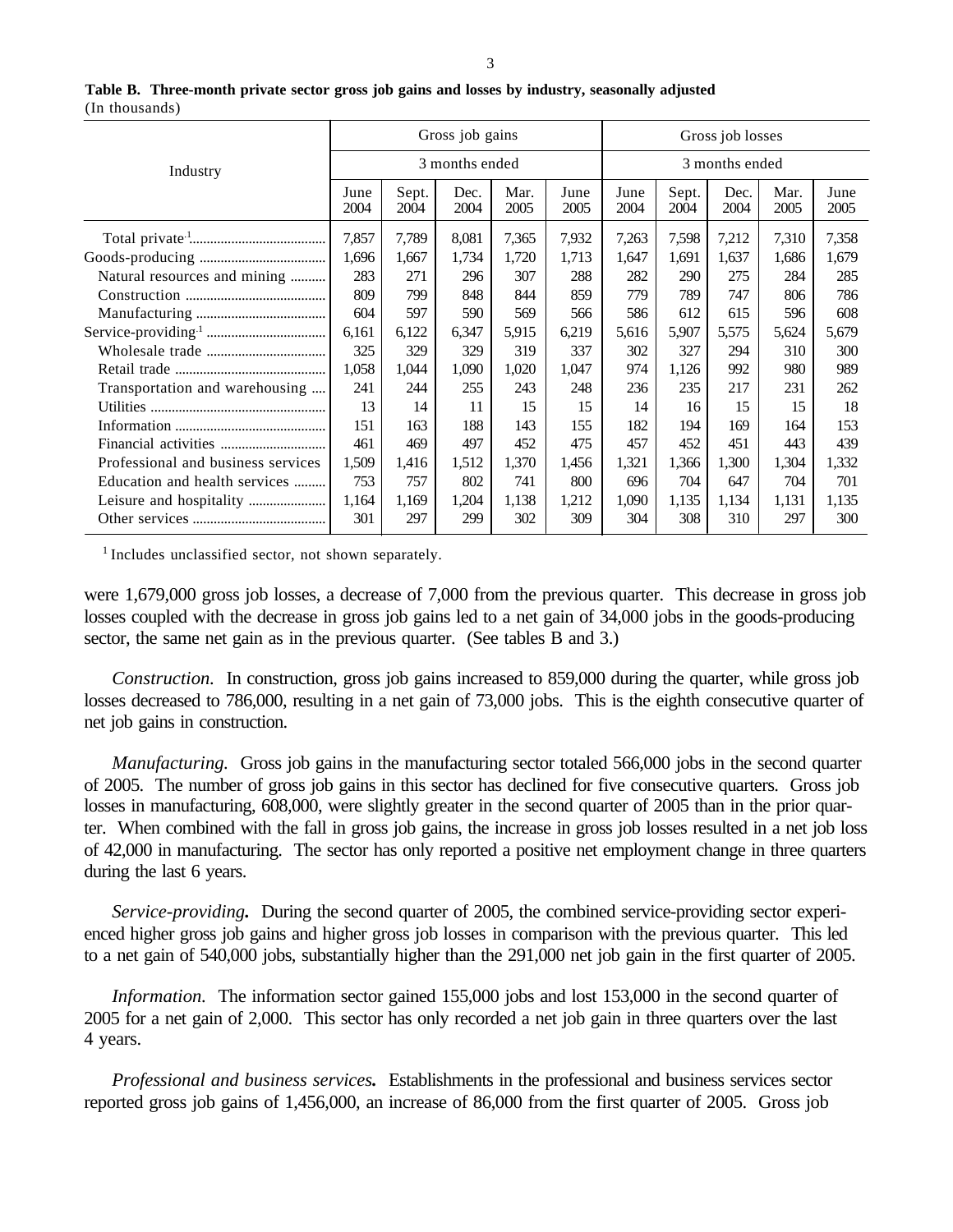| Category                    | 3 months ended |            |           |           |           |  |  |  |  |
|-----------------------------|----------------|------------|-----------|-----------|-----------|--|--|--|--|
|                             | June 2004      | Sept. 2004 | Dec. 2004 | Mar. 2005 | June 2005 |  |  |  |  |
| Establishments gaining jobs | 1.847          | 1.840      | 1,909     | 1.851     | 1,897     |  |  |  |  |
| Expanding establishments    | 1,504          | 1,486      | 1,530     | 1,506     | 1,526     |  |  |  |  |
|                             | 343            | 354        | 379       | 345       | 371       |  |  |  |  |
|                             | 1,792          | 1.814      | 1.787     | 1.851     | 1,836     |  |  |  |  |
| Contracting establishments  | 1,462          | 1,469      | 1,467     | 1,504     | 1,496     |  |  |  |  |
|                             | 330            | 345        | 320       | 347       | 340       |  |  |  |  |
|                             | 13             | 9          | 59        | $-2$      | 31        |  |  |  |  |

## **Table C. Number of private sector establishments by direction of employment change, seasonally adjusted** (In thousands)

<sup>1</sup> The net establishment change is the difference between the number of opening establishments and the number of closing establishments. See the Technical Note for further information.

losses slightly increased from 1,304,000 in the first quarter of 2005 to 1,332,000 in the second quarter. The net gain of 124,000 jobs was the eighth consecutive quarterly increase in employment for this industry.

## Number of Establishments Gaining and Losing Employment

Another way to look at the dynamics of business activities is to monitor the number and proportion of business units that are growing and declining. In the second quarter of 2005, the number of expanding establishments marginally exceeded the number of contracting establishments. Out of 6.7 million active private sector establishments, a total of 1,897,000 establishments gained jobs from March 2005 to June 2005. (See table C.) Of these, 1,526,000 were expanding establishments and 371,000 were opening establishments. During the quarter, 1,496,000 establishments contracted and 340,000 establishments closed, resulting in 1,836,000 establishments losing jobs. Overall, the number of active private sector establishments increased by 31,000 during the quarter. This change is the difference between the number of opening establishments and the number of closing establishments.

## Firm-level Gross Job Gains and Losses by Size Class

From March to June 2005, firms with 20–49 employees accounted for 17.8 percent of the total net change in employment, the largest share of any size class. This size class had a 14.5-percent share of gross job gains and a 14.2-percent share of gross job losses. Firms with 5–9 employees made up the smallest share of net gains, 5.8 percent. Firms with 1,000 or more employees represented 6.2 percent of the total net employment change, a drop from the 31.9-percent share in the previous quarter. This group, however, accounted for the largest shares of both gross job gains and gross job losses among all firm size classes, 16.5 and 17.4 percent, respectively. (See tables D and 4 and charts 3 and 4.)

In the second quarter of 2005, firms with fewer than 500 employees represented 85.7 percent of the total net change in employment, 78.6 percent of gross job gains, and 78.0 percent of gross job losses. This group's share of net employment growth rose from the previous quarter when these firms accounted for 60.7 percent of the total net change in employment. (See table D.) Historically, from September 1992 through June 2005, firms with fewer than 500 employees accounted, on average, for 65.9 percent of quarterly net employment growth. (See table E.)

Due to the high numbers of openings and closings in the 1-4 employee size class, firms of this size accounted for 54.9 percent of gross job gains at opening firms and 54.7 percent of gross job losses at closing firms in the second quarter of 2005. The share of gross job gains and losses drop sharply as the size class increases. (See table 4.)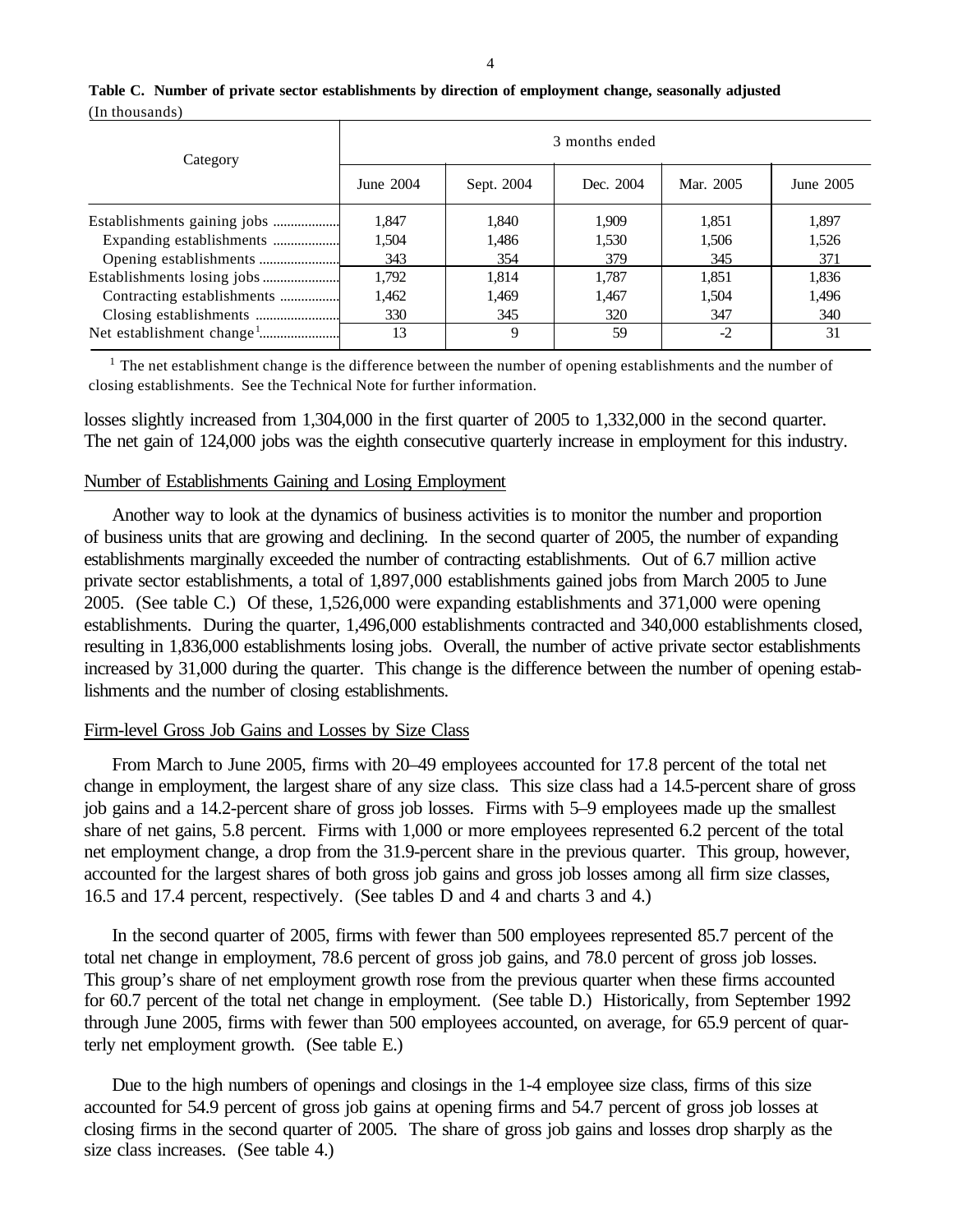|           | Table D. Three-month private sector percentage share <sup>1</sup> of net change, gross job gains, and gross job losses by |
|-----------|---------------------------------------------------------------------------------------------------------------------------|
|           | firm size class, seasonally adjusted                                                                                      |
| (Percent) |                                                                                                                           |

|                         | Share of net change |             |       |             | Share of gross job gains |       |       |       | Share of gross job losses |       |      |             |      |                   |      |
|-------------------------|---------------------|-------------|-------|-------------|--------------------------|-------|-------|-------|---------------------------|-------|------|-------------|------|-------------------|------|
| Firm size class         | 3 months ended      |             |       |             | 3 months ended           |       |       |       | 3 months ended            |       |      |             |      |                   |      |
|                         | June                | Sept.       | Dec.  | Mar.        | June                     | June  | Sept. | Dec.  | Mar.                      | June  | June | Sept.       | Dec. | Mar.              | June |
|                         | 2004                | 2004        | 2004  | 2005        | 2005                     | 2004  | 2004  | 2004  | 2005                      | 2005  | 2004 | 2004        | 2004 | 2005              | 2005 |
|                         | 4.4                 | 9.7         | 13.4  | 2.7         | 9.7                      | 14.4  | 15.2  | 15.2  | 15.5                      | 15.2  | 15.3 | 15.3        | 15.5 | 16.1              | 15.7 |
| 5-9 employees           | 3.0                 | 6.3         | 5.8   | 2.3         | 5.8                      | 11.5  | 11.9  | 11.7  | 12.1                      | 11.9  | 12.3 | 12.1        | 12.6 | 12.6              | 12.5 |
| 10-19 employees         | 7.1                 | 5.4         | 6.4   | 5.0         | 9.9                      | 11.9  | 12.0  | 11.9  | 12.3                      | 12.2  | 12.4 | 12.3        | 12.7 | 12.7              | 12.4 |
| 20-49 employees         | 14.5                | 12.7        | 8.5   | 11.1        | 17.8                     | 14.3  | 14.2  | 14.0  | 14.4                      | 14.5  | 14.3 | 14.3        | 14.8 | 14.5              | 14.2 |
| 50-99 employees         | 13.1                | 15.6        | 4.7   | 10.4        | 14.8                     | 9.1   | 9.0   | 8.7   | 8.9                       | 9.1   | 8.7  | 8.7         | 9.2  | 8.8               | 8.6  |
| 100-249 employees       | 13.8                | 25.4        | 7.1   | 17.1        | 16.8                     | 9.6   | 9.8   | 9.3   | 9.5                       | 9.8   | 9.2  | 9.2         | 9.6  | 9.1               | 9.2  |
| 250-499 employees       | 7.1                 | 17.1        | 4.8   | 12.1        | 10.9                     | 5.7   | 5.9   | 5.7   | 5.7                       | 5.9   | 5.6  | 5.5         | 5.8  | 5.5               | 5.4  |
| 500-999 employees       | 7.3                 | 5.8         | 5.3   | 7.4         | 8.1                      | 4.8   | 4.7   | 4.7   | 4.6                       | 4.9   | 4.5  | 4.7         | 4.6  | 4.5               | 4.6  |
| 1,000 or more employees | 29.7                | 2.0         | 44.0  | 31.9        | 6.2                      | 18.7  | 17.3  | 18.8  | 17.0                      | 16.5  | 17.7 | 17.9        | 15.2 | 16.2              | 17.4 |
| Total                   |                     | 100.0 100.0 | 100.0 | 100.0 100.0 |                          | 100.0 | 100.0 | 100.0 | 100.0                     | 100.0 |      | 100.0 100.0 |      | 100.0 100.0 100.0 |      |

 $1$  Share measures the percent of the category represented by each firm size class.

| Table E. Average percentage share 1 of gross job gains and gross job losses by firm size, third quarter 1992–second |  |  |  |
|---------------------------------------------------------------------------------------------------------------------|--|--|--|
| quarter 2005, seasonally adjusted                                                                                   |  |  |  |

(Percent)

|                                                        |                         | Firm size class (number of employees) |                      |                      |                      |                    |                    |                   |                   |                     |  |  |
|--------------------------------------------------------|-------------------------|---------------------------------------|----------------------|----------------------|----------------------|--------------------|--------------------|-------------------|-------------------|---------------------|--|--|
| Category                                               | Total                   | $1 - 4$                               | $5 - 9$              | $10 - 19$            | $20 - 49$            | $50 - 99$          | 100<br>249         | 250<br>499        | 500<br>999        | 1,000<br>or<br>more |  |  |
| Gross job gains<br>Expanding firms<br>Opening firms    | 100.0<br>100.0<br>100.0 | 14.3<br>6.9<br>51.6                   | 11.5<br>10.6<br>16.0 | 11.9<br>12.0<br>11.7 | 14.3<br>15.1<br>9.9  | 9.1<br>10.0<br>4.3 | 9.8<br>11.1<br>3.1 | 5.9<br>6.8<br>1.4 | 4.9<br>5.7<br>0.9 | 18.3<br>21.7<br>1.2 |  |  |
| Gross job losses<br>Contracting firms<br>Closing firms | 100.0<br>100.0<br>100.0 | 14.6<br>7.5<br>49.0                   | 11.8<br>11.1<br>15.5 | 12.2<br>12.3<br>11.7 | 14.4<br>15.2<br>10.3 | 9.1<br>9.9<br>4.9  | 9.7<br>10.8<br>4.0 | 5.8<br>6.7<br>1.8 | 4.8<br>5.6<br>1.2 | 17.7<br>21.0<br>1.6 |  |  |
| Net change                                             | 100.0                   | 9.8                                   | 6.7                  | 8.3                  | 12.4                 | 9.5                | 11.8               | 7.4               | 5.9               | 28.2<br>100.0       |  |  |
| Cumulative share of net change                         |                         | 9.8                                   | 16.4                 | 24.8                 | 37.2                 | 46.7               | 58.5               | 65.9              | 71.8              |                     |  |  |

<sup>1</sup> Share measures the percent of the category represented by each firm size class.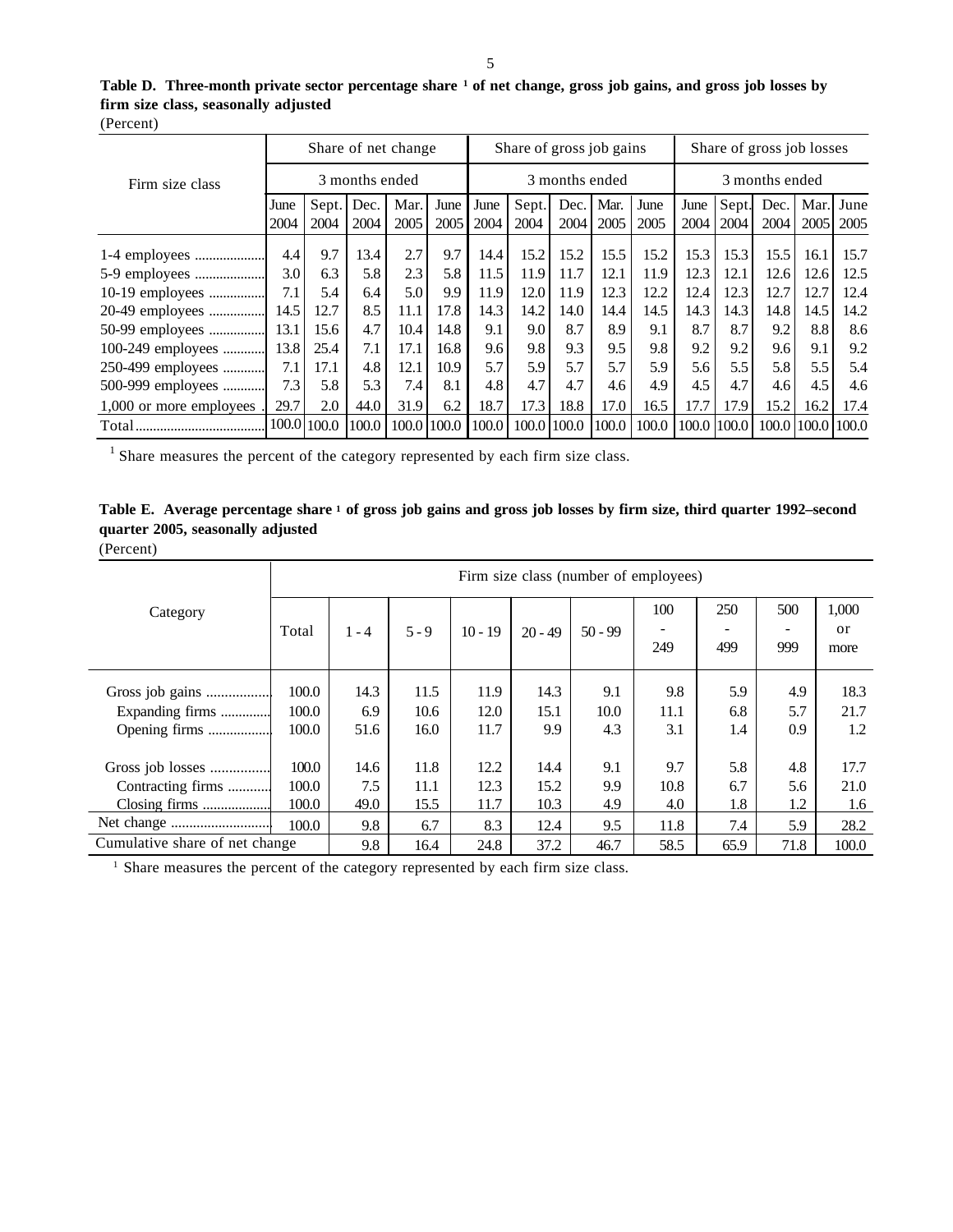6









## More Information

Additional information on gross job gains and gross job losses are available at the Business Employment Dynamics Web page on the BLS Web site at http://www.bls.gov/bdm/. This information includes data on the levels and rates of gross job gains and gross job losses by firm size class, the not seasonally adjusted data and other seasonally adjusted time series not presented in this release, charts of gross job gains and gross job losses by industry and size class, and frequently asked questions on size class data. Additional information about the Business Employment Dynamics data can be found in the Technical Note of this release or may be obtained by e-mailing BDMinfo@bls.gov.

## **Comparing Business Employment Dynamics Data with Current Employment Statistics and Quarterly Census of Employment and Wages Data**

The net change in employment from Business Employment Dynamics (BED) data series will not match the net change in employment from the monthly Current Employment Statistics (CES) survey. The CES estimates are based on monthly surveys from a sample of establishments, while gross job gains and gross job losses are based on a quarterly census of administrative records. In addition, the CES has a different coverage, excluding the agriculture sector but including establishments not covered by the unemployment insurance program. The net over-the-quarter changes derived by aggregating component series in the BED data may be different from the net employment change estimated from the CES seasonally adjusted total employment series. The intended use of the BED statistics is to show the dynamic labor market flows that underlie the net changes in aggregate employment levels; data users who want to track net changes in aggregate employment levels over time should refer to CES data.

BED data have a more limited scope than the Quarterly Census of Employment and Wages (QCEW) data. The data in this release, in contrast to the QCEW data, exclude government employees, private households (NAICS 814110), and establishments with zero employment. See the Technical Note for further information.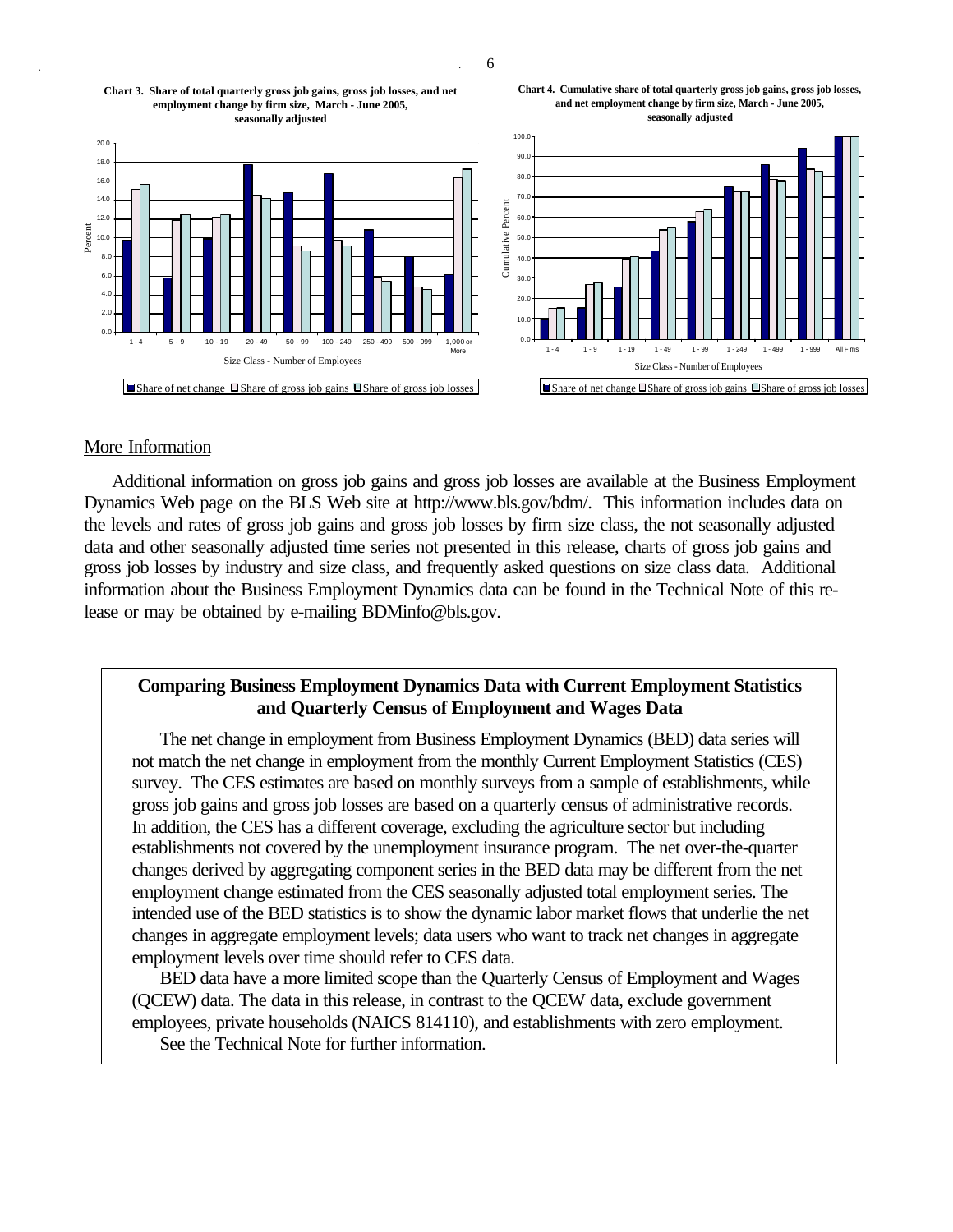# **Technical Note**

The Business Employment Dynamics (BED) data are a product of a federal-state cooperative program known as Quarterly Census of Employment and Wages (QCEW), or the ES-202 program. The BED data are compiled by the U.S. Bureau of Labor Statistics (BLS) from existing quarterly state unemployment insurance (UI) records. Most employers in the U.S. are required to file quarterly reports on the employment and wages of workers covered by UI laws, and to pay quarterly UI taxes. The quarterly UI reports are sent by the State Workforce Agencies (SWAs) to BLS and form the basis of the Bureau's establishment universe sampling frame. These reports also are used to produce the quarterly QCEW data on total employment and wages and the longitudinal BED data on gross job gains and losses. Other important BLS uses of the UI reports are in the Current Employment Statistics (CES)

program. (See table below for differences between QCEW, CES, and BED.)

In the BED program, the quarterly UI records are linked across quarters to provide a longitudinal history for each establishment. The linkage process allows the tracking of net employment changes at the establishment level, which in turn allows the estimation of jobs gained at opening and expanding establishments and jobs lost at closing and contracting establishments.

## **Differences between QCEW, BED, and CES employment measures**

The BLS publishes three different establishment-based employment measures for any given quarter. Each of these measures—QCEW, BED, and CES—makes use of the quarterly

|                                 | <b>QCEW</b>                                                                                                                                                                                      | <b>BED</b>                                                                                                                                                                                                                                                                         | <b>CES</b>                                                                                                                                                                                                                              |
|---------------------------------|--------------------------------------------------------------------------------------------------------------------------------------------------------------------------------------------------|------------------------------------------------------------------------------------------------------------------------------------------------------------------------------------------------------------------------------------------------------------------------------------|-----------------------------------------------------------------------------------------------------------------------------------------------------------------------------------------------------------------------------------------|
| <b>Source</b>                   | • Count of UI administrative records<br>submitted by 8.6 million establish-<br>ments                                                                                                             | • Count of longitudinally-linked UI<br>administrative records submitted by<br>6.7 million private sector employers                                                                                                                                                                 | · Sample survey: 400,000 establish-<br>ments                                                                                                                                                                                            |
| Coverage                        | • UI and UCFE coverage, including<br>all employers subject to state and<br>federal UI laws                                                                                                       | • UI coverage, excluding govern-<br>ment, private households, and estab-<br>lishments with zero employment                                                                                                                                                                         | Nonfarm wage and salary jobs:<br>· UI coverage, excluding agriculture,<br>private households, and self-em-<br>ployed workers<br>• Other employment, including rail-<br>roads, religious organizations, and<br>other non-UI-covered jobs |
| <b>Publication</b><br>frequency | • Quarterly<br>- 7 months after the end of each<br>quarter                                                                                                                                       | • Quarterly<br>- 8 months after the end of each<br>quarter                                                                                                                                                                                                                         | • Monthly<br>- Usually first Friday of following<br>month                                                                                                                                                                               |
| Use of UI file                  | • Directly summarizes and pub-<br>lishes each new quarter of UI<br>data                                                                                                                          | • Links each new UI quarter to<br>longitudinal database and directly<br>summarizes gross job gains<br>and losses                                                                                                                                                                   | • Uses UI file as a sampling frame<br>and annually realigns (benchmarks)<br>sample estimates to first quarter<br>UI levels                                                                                                              |
| Principal<br>products           | • Provides a quarterly and annual<br>universe count of estab-<br>lishments, employment, and<br>wages at the county, MSA,<br>state, and national levels by<br>detailed industry                   | · Provides quarterly employer dynam-<br>ics data on establishment open-<br>ings, closings, expansions, and con-<br>tractions at the national level by<br>NAICS supersectors and by size<br>of firm<br>· Future expansions will include data<br>at the county, MSA, and state level | • Provides current monthly estimates<br>of employment, hours, and earnings<br>at the MSA, state, and national lev-<br>el by industry                                                                                                    |
|                                 | Principal uses • Major uses include:<br>- Detailed locality data<br>- Periodic universe counts for<br>benchmarking sample survey<br>estimates<br>- Sample frame for BLS<br>establishment surveys | · Major uses include:<br>- Business cycle analysis<br>- Analysis of employer dynamics<br>underlying economic expansions<br>and contractions<br>- An analysis of employment ex-<br>pansion and contractions by size<br>of firm                                                      | · Major uses include:<br>- Principal national economic<br>indicator<br>- Official time series for<br>employment change measures<br>- Input into other major economic<br>indicators                                                      |
| Program<br>Web sites            | • www.bls.gov/cew/                                                                                                                                                                               | • www.bls.gov/bdm/                                                                                                                                                                                                                                                                 | • www.bls.gov/ces/                                                                                                                                                                                                                      |

**Summary of Major Differences between QCEW, BED, and CES Employment Measures**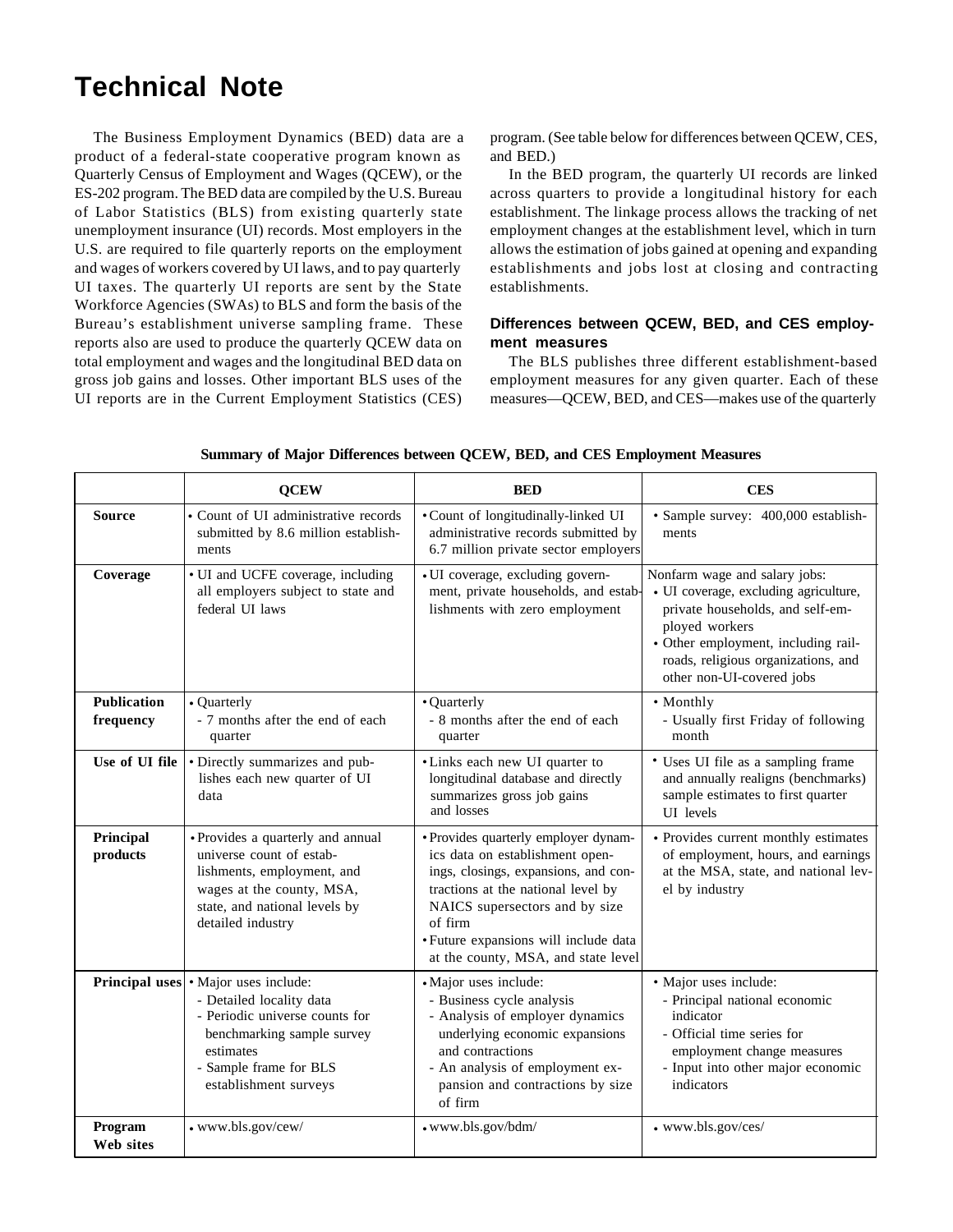UI employment reports in producing data; however, each measure has a somewhat different universe coverage, estimation procedure, and publication product.

Differences in coverage and estimation methods can result in somewhat different measures of over-the-quarter employment change. It is important to understand program differences and the intended uses of the program products. (See table on previous page.) Additional information on each program can be obtained from the program Web sites shown in the table.

#### **Coverage**

Employment and wage data for workers covered by state UI and Unemployment Compensation for Federal Employees (UCFE) laws are compiled from quarterly contribution reports submitted to the SWAs by employers. In addition to the quarterly contribution reports, employers who operate multiple establishments within a state complete a questionnaire, called the "Multiple Worksite Report," which provides detailed information on the location of their establishments. These reports are based on place of employment rather than place of residence. UI and UCFE coverage is broad and basically comparable from state to state.

Major exclusions from UI coverage are self-employed workers, religious organizations, most agricultural workers on small farms, all members of the Armed Forces, elected officials in most states, most employees of railroads, some domestic workers, most student workers at schools, and employees of certain small nonprofit organizations.

Gross job gains and gross job losses in this release are derived from longitudinal histories of over 6.7 million private sector employer reports out of 8.6 million total reports of employment and wages submitted by states to BLS in the second quarter of 2005. Gross job gains and gross job losses data in this release do not report estimates for government employees or private households (NAICS 814110), and do not include establishments with zero employment over three quarters. Data from Puerto Rico and the Virgin Islands also are excluded from the national data. As an illustration, the table below shows, in millions of establishments, the number of establishments excluded from the gross job gains and gross job losses data in the second quarter of 2005:

## **Number of active establishments included in Business Employment Dynamics data**

|                               | Millions |
|-------------------------------|----------|
|                               |          |
|                               |          |
|                               |          |
| Establishments in Puerto Rico |          |

# and the Virgin Islands ................. 0.1

 Total establishments included in Business Employment Dynamics data ............................. 6.7

#### **Unit of analysis**

*Establishments* are used in the tabulation of the BED statistics by industry and *firms* are used in the tabulation of the BED size class statistics. An establishment is defined as an economic unit that produces goods or services, usually at a single physical location, and engages in one or predominantly one activity. A firm is a legal business, either corporate or otherwise, and may consist of several establishments. Firmlevel data are compiled based on an aggregation of establishments under common ownership by a corporate parent using employer tax identification numbers. The firmlevel aggregation, which is consistent with the role of corporations as the economic decision makers, is used for the measurement of the BED data elements by size class.

Because of the difference in the unit of analysis, total gross job gains and gross job losses by size class are lower than total gross job gains and gross job losses by industry, as some establishment gains and losses within a firm are offset during the aggregation process. However, the total net changes in employment are the same for not seasonally adjusted data and are similar for seasonally adjusted data.

#### **Concepts and methodology**

The Business Employment Dynamics data measure the net change in employment at the establishment or firm level. These changes come about in one of four ways. A net increase in employment can come from either *opening units* or *expanding units*. A net decrease in employment can come from either *closing units or contracting units. Gross job gains* include the sum of all jobs added at either opening or expanding units. *Gross job losses* include the sum of all jobs lost in either closing or contracting units. The net change in employment is the difference between gross job gains and gross job losses.

The formal definitions of employment changes are as follows:

*Openings*. These are either units with positive third-month employment for the first time in the current quarter, with no links to the prior quarter, or with positive third-month employment in the current quarter following zero employment in the previous quarter.

*Expansions*. These are units with positive employment in the third month in both the previous and current quarters, with a net increase in employment over this period.

*Closings*. These are units with positive third-month employment in the previous quarter, with no employment or zero employment reported in the current quarter.

*Contractions*. These are units with positive employment in the third month in both the previous and current quarters, with a net decrease in employment over this period.

All establishment-level employment changes are measured from the third month of each quarter. Not all establishments and firms change their employment levels. Units with no change in employment count towards estimates of total employment, but not for levels of gross job gains and gross job losses.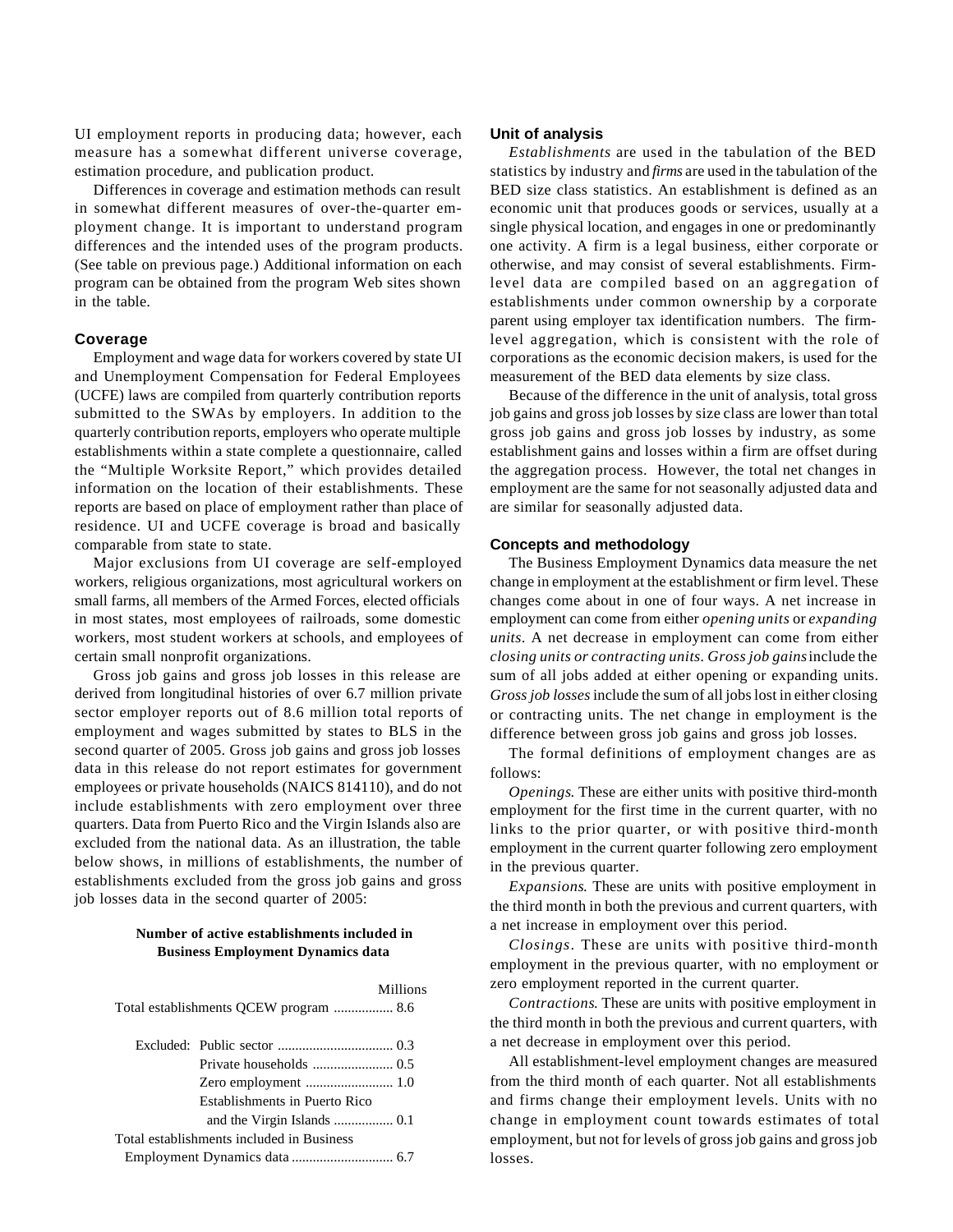Gross job gains and gross job losses are expressed as rates by dividing their levels by the average of employment in the current and previous quarters. This provides a symmetric growth rate. The rates are calculated for the components of gross job gains and gross job losses and then summed to form their respective totals. These rates can be added and subtracted just as their levels can. For instance, the difference between the gross job gains rate and the gross job losses rate is the net growth rate.

#### **Linkage methodology**

Prior to the measurement of gross job gains and gross job losses, QCEW records are linked across two quarters. The linkage process matches establishments' unique SESA identification numbers (SESA-ID). Between 95 to 97 percent of establishments identified as continuous from quarter to quarter are matched by SESA-ID. The rest are linked in one of three ways. The first method uses predecessor and successor information, identified by the states, which relates records with different SESA-IDs across quarters. Predecessor and successor relations can come about for a variety of reasons, including a change in ownership, a firm restructuring, or a UI account restructuring. If a match cannot be attained in this manner, a probability-based match is used. This match attempts to identify two establishments with different SESA-IDs as continuous. The match is based upon comparisons such as the same name, address, and phone number. Third, an analyst examines unmatched records individually and makes a possible match.

In order to ensure the highest possible quality of data, SWAs verify with employers and update, if necessary, the industry, location, and ownership classification of all establishments on a 3-year cycle. Changes in establishment classification codes resulting from the verification process are introduced with the data reported for the first quarter of the year. Changes resulting from improved employer reporting also are introduced in the first quarter.

#### **Sizing methodology**

The method of dynamic sizing is used in calculations for the BED size-class data series. Dynamic sizing allocates each firm's employment gain or loss during a quarter to each respective size class in which the change occurred. For example, if a firm grew from 2 employees in quarter 1 to 38 employees in quarter 2, then, of the 36-employee increase, 2 would be allocated to the first size class, 5 to the size class 5 to 9, 10 to size class 10 to 19, and 19 to size class 20 to 49.

Dynamic sizing provides symmetrical firm-size estimates and eliminates any systematic effects which may be caused by the transitory and reverting changes in firms' sizes over time. Additionally, it allocates each job gain or loss to the actual size class where it occurred.

#### **Seasonal adjustment**

Over the course of a year, the levels of employment and the associated job flows undergo sharp fluctuations due to such seasonal events as changes in the weather, reduced or expanded production, harvests, major holidays, and the opening and closing of schools. The effect of such seasonal variation can be very large.

Because these seasonal events follow a more or less regular pattern each year, their influence can be eliminated by adjusting these statistics from quarter to quarter. These adjustments make nonseasonal developments, such as declines in economic activity, easier to recognize. For example, the large number of youths taking summer jobs is likely to obscure other changes that have taken place in June relative to March, making it difficult to determine if the level of economic activity has risen or declined. However, because the effect of students finishing school in previous years is known, the statistics for the current year can be adjusted to allow for a comparable change. The adjusted figures provide a more useful tool with which to analyze changes in economic activity.

The employment data series for opening, expanding, closing, and contracting units are independently seasonally adjusted; net changes are calculated based on the difference between gross job gains and gross job losses. Similarly, for industry data, the establishment counts data series for opening, expanding, closing, and contracting establishments are independently adjusted, and the net changes are calculated based on the difference between the number of opening and closing establishments. Additionally, establishment and employment levels are independently seasonally adjusted to calculate the seasonally adjusted rates. Concurrent seasonal adjustment is run using X-12 ARIMA. Seasonally adjusted data series for the total private sector are calculated by summing the seasonally adjusted data for all sectors, including the unclassified sector, which is not published separately.

The net over-the-quarter change derived by summing the BED component series will differ from the net employment change estimated from the seasonally adjusted total private employment series from the CES program. The intended use of BED statistics is to show the dynamic labor market changes that underlie the net employment change statistic. As such, data users interested particularly in the net employment change and not in the gross job flows underlying this change should refer to CES data for over-the-quarter net employment changes.

#### **Reliability of the data**

Since the data series on Business Employment Dynamics are based on administrative rather than sample data, there are no issues related to sampling error. Nonsampling error, however, still exists. Nonsampling errors can occur for many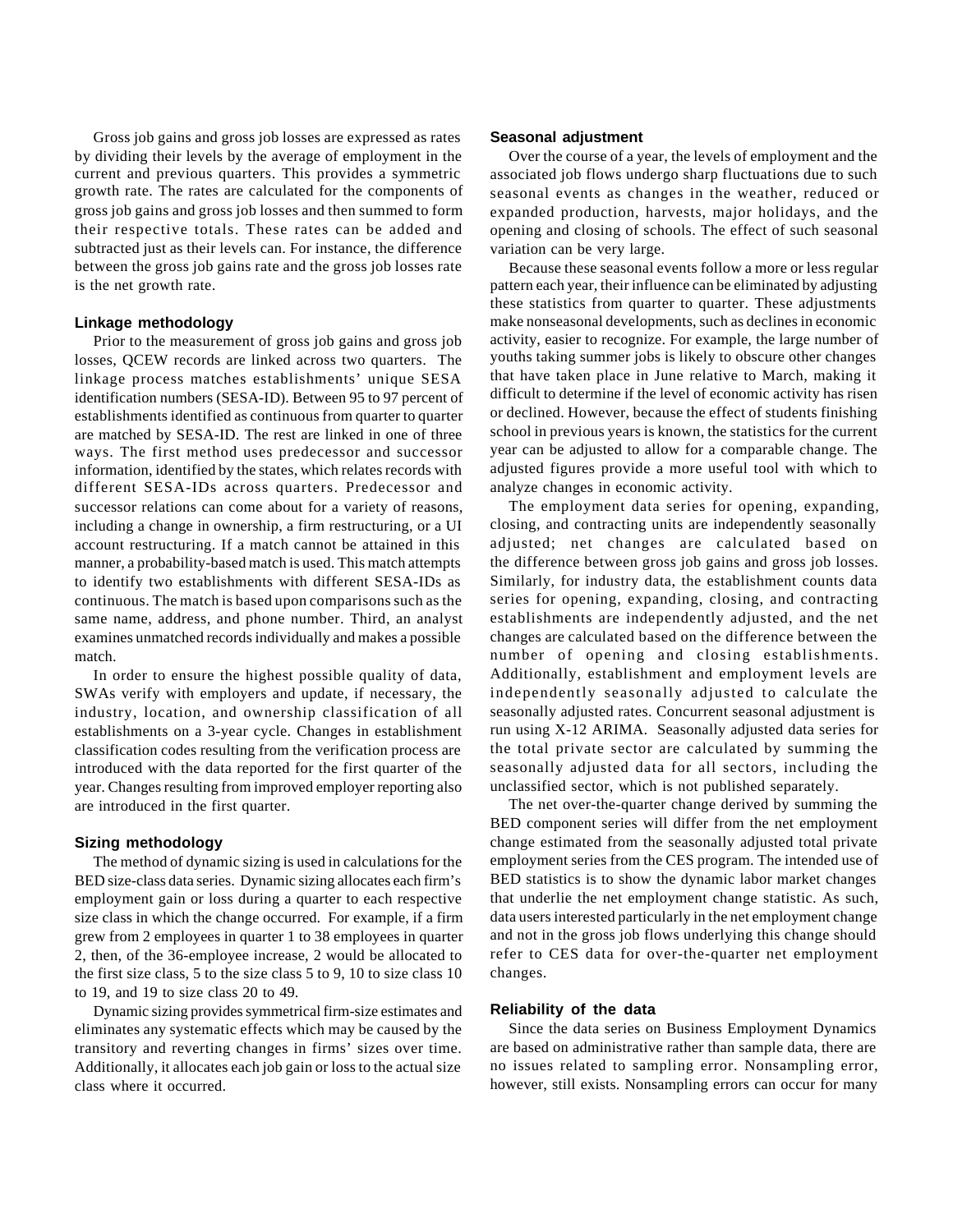reasons, such as the employer submitting corrected employment data after the end of the quarter or typographical errors made by businesses when providing information. Such errors, however, are likely to be distributed randomly throughout the dataset.

Changes in administrative data sometimes create complications for the linkage process. This can result in overstating openings and closings while understating expansions and contractions. The BLS continues to refine methods for improving the linkage process to alleviate the effects of these complications.

The BED data series are subject to periodic minor changes based on corrections in QCEW records, updates on predecessors and successors information, and seasonal adjustment revisions.

#### **Additional statistics and other information**

Several other programs within BLS produce closely related information. The QCEW program, also known as the ES-202 program, provides both quarterly and annual estimates of employment by state, county, and detailed industry. News releases on quarterly county employment and wages are available upon request from the Division of Administrative Statistics and Labor Turnover, Bureau of Labor Statistics, U.S. Department of Labor, Washington, DC 20212; telephone 202-691-6567; (http://www.bls.gov/cew/); (e-mail: QCEWInfo@bls.gov).

The CES program produces monthly estimates of employment, its net change, and earnings by detailed industry. These estimates are part of the Employment Situation report put out monthly by BLS.

The Job Openings and Labor Turnover Survey (JOLTS) program provides monthly measures of job openings, as well as employee hires and separations.

Information in this release will be made available to sensory impaired individuals upon request. Voice phone: 202-691-5200; TDD message referral number: 1-800-877-8339.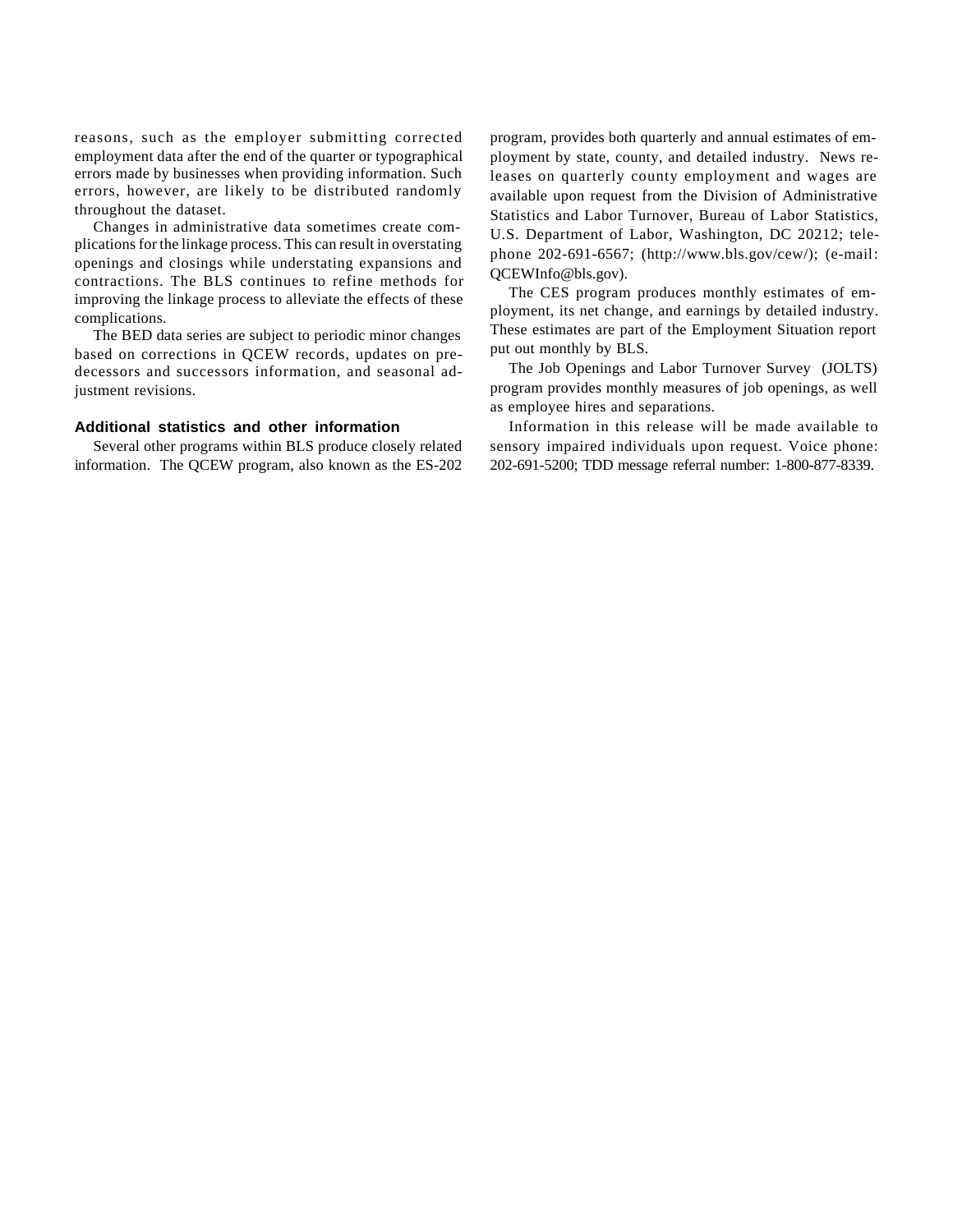|                | Table 1. Private sector gross job gains and job losses, seasonally adjusted |  |  |  |
|----------------|-----------------------------------------------------------------------------|--|--|--|
| (In thousands) |                                                                             |  |  |  |

|      |                           |          |       | Gross job gains             |                           |       | Gross job losses              |                           |
|------|---------------------------|----------|-------|-----------------------------|---------------------------|-------|-------------------------------|---------------------------|
| Year | 3 months ended Net change |          | Total | Expanding<br>establishments | Opening<br>establishments | Total | Contracting<br>establishments | Closing<br>establishments |
| 1992 | September                 | 455      | 7,377 | 5,632                       | 1,745                     | 6,922 | 5,351                         | 1,571                     |
|      | December                  | 216      | 7,101 | 5,465                       | 1,636                     | 6,885 | 5,487                         | 1,398                     |
| 1993 | March                     | 313      | 7,309 | 5,410                       | 1,899                     | 6,996 | 5,354                         | 1,642                     |
|      | June                      | 786      | 7,330 | 5,794                       | 1,536                     | 6,544 | 5,136                         | 1,408                     |
|      | September                 | 874      | 7,523 | 5,881                       | 1,642                     | 6,649 | 5,316                         | 1,333                     |
|      | December                  | 641      | 7,436 | 5,840                       | 1,596                     | 6,795 | 5,420                         | 1,375                     |
| 1994 | March                     | 517      | 7,400 | 5,807                       | 1,593                     | 6,883 | 5,435                         | 1,448                     |
|      | June                      | 1,021    | 7,807 | 6,060                       | 1,747                     | 6,786 | 5,295                         | 1,491                     |
|      | September                 | 1,175    | 7,972 | 6,227                       | 1,745                     | 6,797 | 5,493                         | 1,304                     |
|      | December                  | 507      | 7,630 | 5,998                       | 1,632                     | 7,123 | 5,647                         | 1,476                     |
| 1995 | March                     | 746      | 7,782 | 6,129                       | 1,653                     | 7,036 | 5,660                         | 1,376                     |
|      | June                      | 402      | 7,714 | 6,017                       | 1,697                     | 7,312 | 5,839                         | 1,473                     |
|      | September                 | 771      | 7,970 | 6,291                       | 1,679                     | 7,199 | 5,680                         | 1,519                     |
|      | December                  | 407      | 7,877 | 6,153                       | 1,724                     | 7,470 | 5,934                         | 1,536                     |
| 1996 | March                     | 460      | 7,943 | 6,190                       | 1,753                     | 7,483 | 5,957                         | 1,526                     |
|      | June                      | 642      | 8,080 | 6,302                       | 1,778                     | 7,438 | 5,894                         | 1,544                     |
|      | September                 | 632      | 8,189 | 6,326                       | 1,863                     | 7,557 | 5,998                         | 1,559                     |
| 1997 | December                  | 861      | 8,278 | 6,409                       | 1,869                     | 7,417 | 5,889                         | 1,528                     |
|      | March                     | 799      | 8,292 | 6,448                       | 1,844                     | 7,493 | 5,900                         | 1,593                     |
|      | June                      | 594      | 8,098 | 6,342                       | 1,756                     | 7,504 | 5,925                         | 1,579                     |
|      | September                 | 854      | 8,593 | 6,680                       | 1,913                     | 7,739 | 5,981                         | 1,758                     |
| 1998 | December                  | 702      | 8,731 | 6,727                       | 2,004                     | 8,029 | 6,068                         | 1,961                     |
|      | March                     | 747      | 8,788 | 6,633                       | 2,155                     | 8,041 | 6,107                         | 1,934                     |
|      | June                      | 666      | 8,722 | 6,569                       | 2,153                     | 8,056 | 6,218                         | 1,838                     |
|      | September                 | 659      | 8,539 | 6,574                       | 1,965                     | 7,880 | 6,161                         | 1,719                     |
|      | December                  | 759      | 8,576 | 6,778                       | 1,798                     | 7,817 | 6,060                         | 1,757                     |
| 1999 | March                     | 380      | 8,744 | 6,733                       | 2,011                     | 8,364 | 6,466                         | 1,898                     |
|      | June                      | 569      | 8,800 | 6,788                       | 2,012                     | 8,231 | 6,419                         | 1,812                     |
|      | September                 | 548      | 8,817 | 6,871                       | 1,946                     | 8,269 | 6,397                         | 1,872                     |
|      | December                  | 1,105    | 9,144 | 7,112                       | 2,032                     | 8,039 | 6,264                         | 1,775                     |
| 2000 | March                     | 818      | 8,906 | 6,988                       | 1,918                     | 8,088 | 6,361                         | 1,727                     |
|      | June                      | 541      | 8,764 | 6,975                       | 1,789                     | 8,223 | 6,509                         | 1,714                     |
|      | September                 | 146      | 8,724 | 6,834                       | 1,890                     | 8,578 | 6,719                         | 1,859                     |
|      | December                  | 336      | 8,690 | 6,862                       | 1,828                     | 8,354 | 6,582                         | 1,772                     |
| 2001 | March                     | $-101$   | 8,555 | 6,768                       | 1,787                     | 8,656 | 6,756                         | 1,900                     |
|      | June                      | $-771$   | 8,254 | 6,439                       | 1,815                     | 9,025 | 7,149                         | 1,876                     |
|      | September                 | $-1,380$ | 7,749 | 5,990                       | 1,759                     | 9,129 | 7,174                         | 1,955                     |
| 2002 | December                  | $-871$   | 7,893 | 6,055                       | 1,838                     | 8,764 | 6,995                         | 1,769                     |
|      | March                     | $-1$     | 8,128 | 6,324                       | 1,804                     | 8,129 | 6,400                         | 1,729                     |
|      | June                      | $-80$    | 8,050 | 6,246                       | 1,804                     | 8,130 | 6,411                         | 1,719                     |
|      | September                 | $-211$   | 7,763 | 6,083                       | 1,680                     | 7,974 | 6,345                         | 1,629                     |
|      | December                  | -175     | 7,702 | 6,059                       | 1,643                     | 7,877 | 6,267                         | 1,610                     |
| 2003 | March                     | $-404$   | 7,472 | 5,932                       | 1,540                     | 7,876 | 6,321                         | 1,555                     |
|      | June                      | $-142$   | 7,560 | 6,033                       | 1,527                     | 7,702 | 6,138                         | 1,564                     |
|      | September                 | 72       | 7,396 | 5,897                       | 1,499                     | 7,324 | 5,893                         | 1,431                     |
|      | December                  | 344      | 7,646 | 6,063                       | 1,583                     | 7,302 | 5,816                         | 1,486                     |
| 2004 | March                     | 435      | 7,745 | 6,231                       | 1,514                     | 7,310 | 5,871                         | 1,439                     |
|      | June                      | 594      | 7,857 | 6,292                       | 1,565                     | 7,263 | 5,726                         | 1,537                     |
|      | September                 | 191      | 7,789 | 6,123                       | 1,666                     | 7,598 | 5,953                         | 1,645                     |
|      | December                  | 869      | 8,081 | 6,365                       | 1,716                     | 7,212 | 5,727                         | 1,485                     |
| 2005 | March                     | 325      | 7,635 | 6,171                       | 1,464                     | 7,310 | 5,852                         | 1,458                     |
|      | June                      | 574      | 7,932 | 6,311                       | 1,621                     | 7,358 | 5,873                         | 1,485                     |

 $1$  Net change is the difference between total gross job gains and total gross job losses.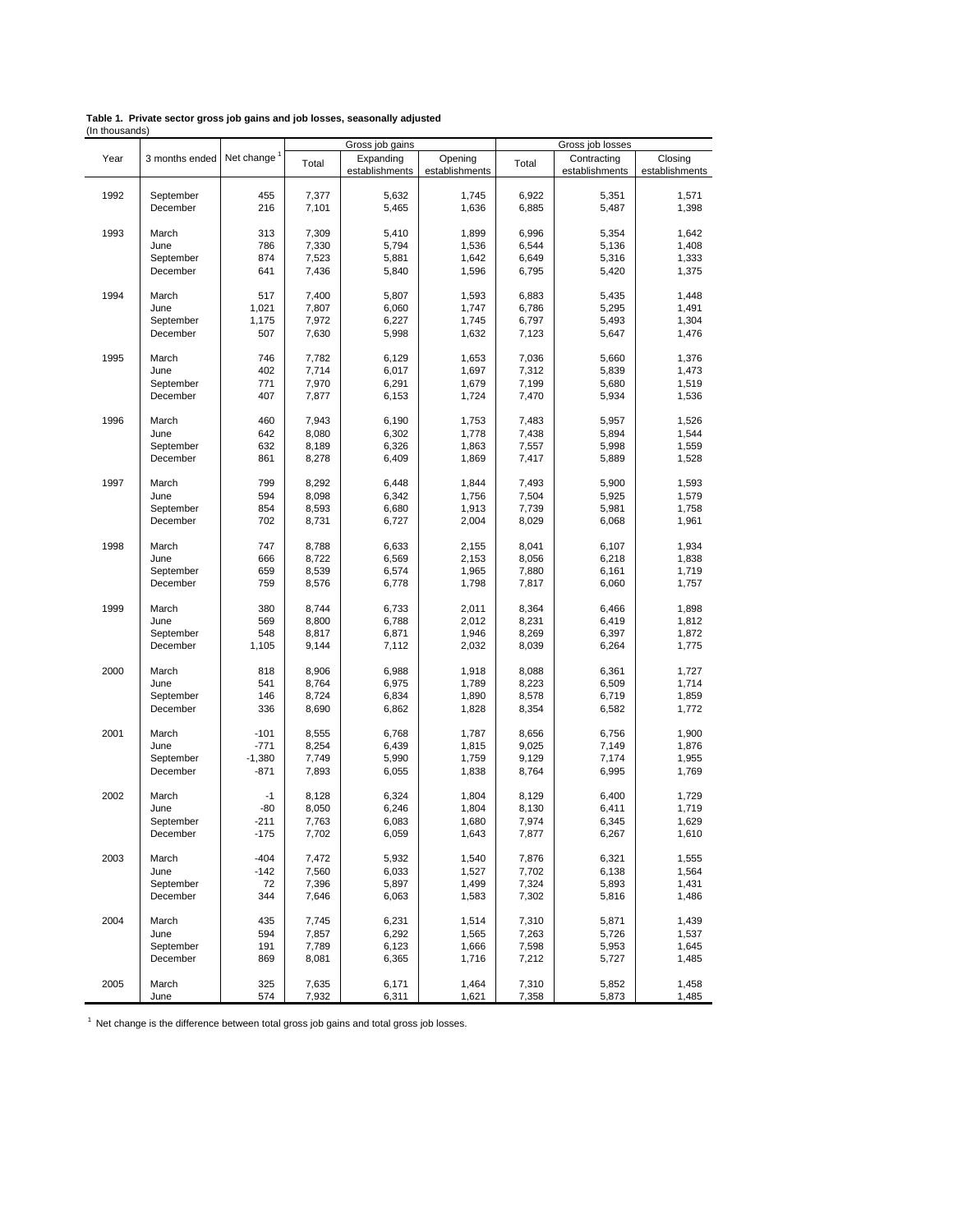|      |                |                         |       | Gross job gains |                |       | Gross job losses |                |  |
|------|----------------|-------------------------|-------|-----------------|----------------|-------|------------------|----------------|--|
| Year | 3 months ended | Net change <sup>2</sup> |       | Expanding       | Opening        |       | Contracting      | Closing        |  |
|      |                |                         | Total | establishments  | establishments | Total | establishments   | establishments |  |
|      |                |                         |       |                 |                |       |                  |                |  |
| 1992 | September      | 0.5                     | 8.3   | 6.3             | 2.0            | 7.8   | 6.0              | 1.8            |  |
|      | December       | 0.2                     | 7.9   | 6.1             | 1.8            | 7.7   | 6.1              | 1.6            |  |
|      |                |                         |       |                 |                |       |                  |                |  |
| 1993 | March          | 0.3                     | 8.1   | 6.0             | 2.1            | 7.8   | 6.0              | 1.8            |  |
|      | June           | 0.8                     | 8.1   | 6.4             | 1.7            | 7.3   | 5.7              | 1.6            |  |
|      | September      | 0.9                     | 8.2   | 6.4             | 1.8            | 7.3   | 5.8              | 1.5            |  |
|      | December       | 0.6                     | 8.0   | 6.3             | 1.7            | 7.4   | 5.9              | 1.5            |  |
|      |                |                         |       |                 |                |       |                  |                |  |
| 1994 | March          | 0.5                     | 8.0   | 6.3             | 1.7            | 7.5   | 5.9              | 1.6            |  |
|      |                |                         | 8.4   |                 |                | 7.3   | 5.7              |                |  |
|      | June           | 1.1                     |       | 6.5             | 1.9            |       |                  | 1.6            |  |
|      | September      | 1.2                     | 8.4   | 6.6             | 1.8            | 7.2   | 5.8              | 1.4            |  |
|      | December       | 0.6                     | 8.0   | 6.3             | 1.7            | 7.4   | 5.9              | 1.5            |  |
|      |                |                         |       |                 |                |       |                  |                |  |
| 1995 | March          | 0.8                     | 8.1   | 6.4             | 1.7            | 7.3   | 5.9              | 1.4            |  |
|      | June           | 0.5                     | 8.0   | 6.2             | 1.8            | 7.5   | 6.0              | 1.5            |  |
|      | September      | 0.8                     | 8.2   | 6.5             | 1.7            | 7.4   | 5.8              | 1.6            |  |
|      | December       | 0.4                     | 8.1   | 6.3             | 1.8            | 7.7   | 6.1              | 1.6            |  |
|      |                |                         |       |                 |                |       |                  |                |  |
| 1996 | March          | 0.4                     | 8.1   | 6.3             | 1.8            | 7.7   | 6.1              | 1.6            |  |
|      | June           | 0.6                     | 8.2   | 6.4             | 1.8            | 7.6   | 6.0              | 1.6            |  |
|      | September      | 0.7                     | 8.3   | 6.4             | 1.9            | 7.6   | 6.0              | 1.6            |  |
|      | December       | 0.9                     | 8.3   | 6.4             | 1.9            | 7.4   | 5.9              | 1.5            |  |
|      |                |                         |       |                 |                |       |                  |                |  |
| 1997 | March          | 0.7                     | 8.2   | 6.4             | 1.8            | 7.5   | 5.9              | 1.6            |  |
|      | June           | 0.5                     | 7.9   | 6.2             | 1.7            | 7.4   | 5.8              | 1.6            |  |
|      | September      | 0.8                     | 8.4   | 6.5             | 1.9            | 7.6   | 5.9              | 1.7            |  |
|      | December       | 0.6                     | 8.4   | 6.5             | 1.9            | 7.8   | 5.9              | 1.9            |  |
|      |                |                         |       |                 |                |       |                  |                |  |
| 1998 | March          | 0.7                     | 8.5   | 6.4             | 2.1            | 7.8   | 5.9              | 1.9            |  |
|      | June           | 0.6                     | 8.4   | 6.3             | 2.1            | 7.8   | 6.0              | 1.8            |  |
|      | September      | 0.7                     | 8.2   | 6.3             | 1.9            | 7.5   | 5.9              | 1.6            |  |
|      |                |                         |       |                 |                |       |                  |                |  |
|      | December       | 0.7                     | 8.1   | 6.4             | 1.7            | 7.4   | 5.7              | 1.7            |  |
|      |                |                         |       |                 |                |       |                  |                |  |
| 1999 | March          | 0.3                     | 8.2   | 6.3             | 1.9            | 7.9   | 6.1              | 1.8            |  |
|      | June           | 0.6                     | 8.3   | 6.4             | 1.9            | 7.7   | 6.0              | 1.7            |  |
|      | September      | 0.5                     | 8.2   | 6.4             | 1.8            | 7.7   | 6.0              | 1.7            |  |
|      | December       | 1.1                     | 8.5   | 6.6             | 1.9            | 7.4   | 5.8              | 1.6            |  |
|      |                |                         |       |                 |                |       |                  |                |  |
| 2000 | March          | 0.8                     | 8.2   | 6.4             | 1.8            | 7.4   | 5.8              | 1.6            |  |
|      | June           | 0.4                     | 7.9   | 6.3             | 1.6            | 7.5   | 5.9              | 1.6            |  |
|      | September      | 0.1                     | 7.9   | 6.2             | 1.7            | 7.8   | 6.1              | 1.7            |  |
|      | December       | 0.3                     | 7.9   | 6.2             | 1.7            | 7.6   | 6.0              | 1.6            |  |
|      |                |                         |       |                 |                |       |                  |                |  |
| 2001 | March          | $-0.1$                  | 7.7   | 6.1             | 1.6            | 7.8   | 6.1              | 1.7            |  |
|      | June           | $-0.8$                  | 7.4   | 5.8             | 1.6            | 8.2   | 6.5              | 1.7            |  |
|      | September      | $-1.3$                  | 7.1   | 5.5             | 1.6            | 8.4   | 6.6              | 1.8            |  |
|      | December       | $-0.8$                  | 7.3   | 5.6             | 1.7            | 8.1   | 6.5              | 1.6            |  |
|      |                |                         |       |                 |                |       |                  |                |  |
| 2002 | March          | 0.1                     | 7.6   | 5.9             | 1.7            | 7.5   | 5.9              | 1.6            |  |
|      | June           | $-0.1$                  | 7.5   | 5.8             | 1.7            | 7.6   | 6.0              | 1.6            |  |
|      | September      | $-0.1$                  | 7.3   | 5.7             | 1.6            | 7.4   | 5.9              | 1.5            |  |
|      | December       | $-0.2$                  | 7.1   | 5.6             | 1.5            | 7.3   | 5.8              | 1.5            |  |
|      |                |                         |       |                 |                |       |                  |                |  |
| 2003 | March          | $-0.5$                  | 6.9   | 5.5             | 1.4            | 7.4   | 5.9              | 1.5            |  |
|      | June           | $-0.2$                  | 7.0   | 5.6             | 1.4            | 7.2   | 5.7              | 1.5            |  |
|      | September      | 0.1                     | 6.9   | 5.5             | 1.4            | 6.8   | 5.5              | 1.3            |  |
|      | December       | 0.4                     | 7.2   | 5.7             | 1.5            | 6.8   | 5.4              | 1.4            |  |
|      |                |                         |       |                 |                |       |                  |                |  |
|      |                |                         |       |                 |                |       |                  |                |  |
| 2004 | March          | 0.4                     | 7.2   | 5.8             | 1.4            | 6.8   | 5.5              | 1.3            |  |
|      | June           | 0.5                     | 7.2   | 5.8             | 1.4            | 6.7   | 5.3              | 1.4            |  |
|      | September      | 0.2                     | 7.2   | 5.7             | 1.5            | 7.0   | 5.5              | 1.5            |  |
|      | December       | 0.7                     | 7.4   | 5.8             | 1.6            | 6.7   | 5.3              | 1.4            |  |
|      |                |                         |       |                 |                |       |                  |                |  |
| 2005 | March          | 0.3                     | 6.9   | 5.6             | 1.3            | 6.6   | 5.3              | 1.3            |  |
|      | June           | 0.6                     | 7.2   | 5.7             | 1.5            | 6.6   | 5.3              | 1.3            |  |

**Table 2. Private sector gross job gains and losses, as a percent of employment<sup>1</sup> , seasonally adjusted** (Percent)

<sup>1</sup> The rates measure gross job gains and gross job losses as a percentage of the average of the previous and current employment.<br><sup>2</sup> See footnote 1, table 1.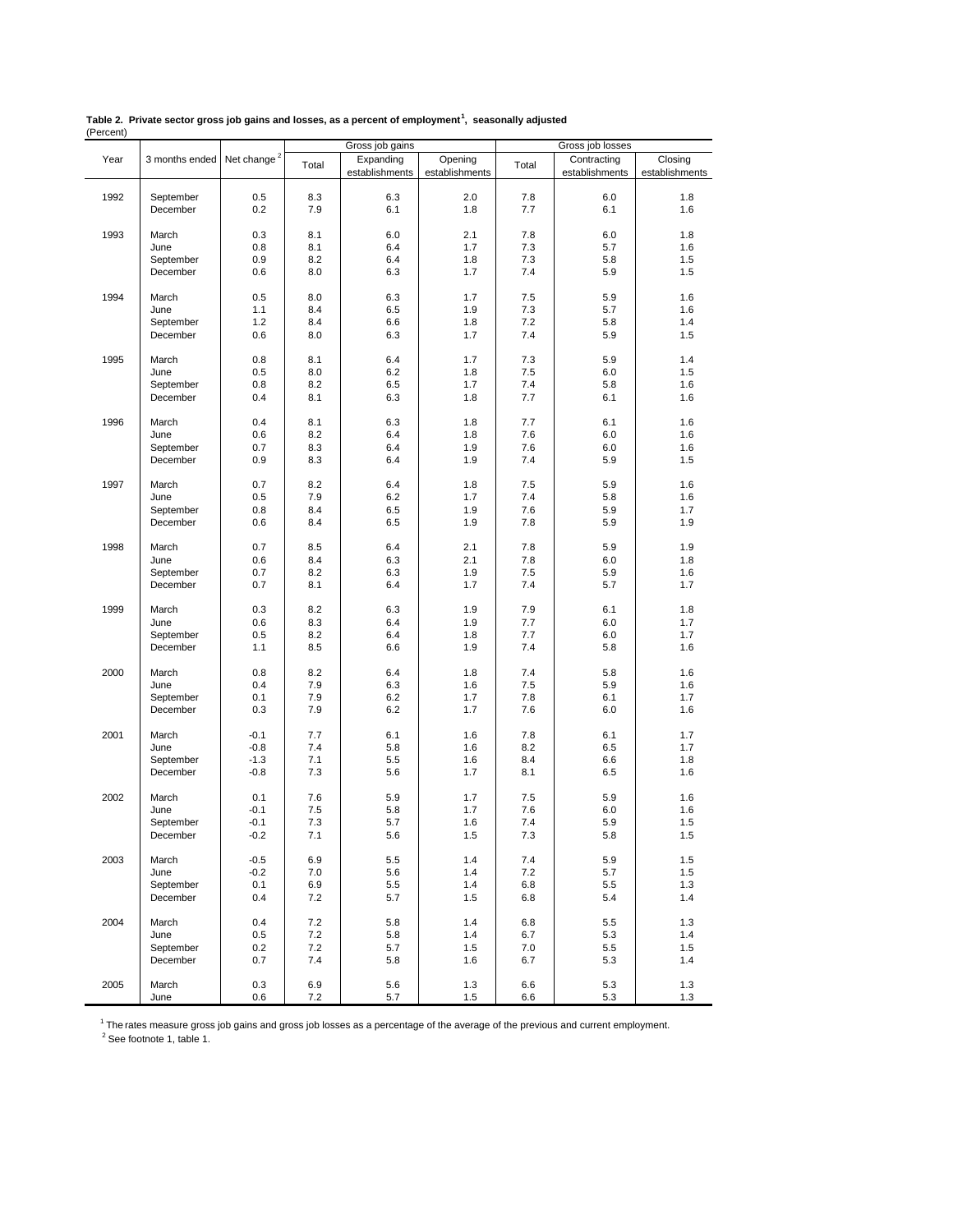## **Table 3. Private sector gross job gains and losses by industry, seasonally adjusted**

|                                                          | Gross job gains and job losses (in thousands) |                |                |                |                | Gross job gains and losses as a percent of employment |            |            |            |            |  |
|----------------------------------------------------------|-----------------------------------------------|----------------|----------------|----------------|----------------|-------------------------------------------------------|------------|------------|------------|------------|--|
| Category                                                 | 3 months ended                                |                |                |                |                | 3 months ended                                        |            |            |            |            |  |
|                                                          | June 2004                                     | Sept. 2004     | Dec. 2004      | Mar. 2005      | June 2005      | June 2004                                             | Sept. 2004 | Dec. 2004  | Mar. 2005  | June 2005  |  |
| Total private $^{\rm 1}$                                 |                                               |                |                |                |                |                                                       |            |            |            |            |  |
| Gross job gains                                          | 7,857                                         | 7,789          | 8,081          | 7,635          | 7,932          | 7.2                                                   | 7.2        | 7.4        | 6.9        | 7.2        |  |
| At expanding establishments                              | 6,292                                         | 6,123          | 6,365          | 6,171          | 6,311          | 5.8                                                   | 5.7        | 5.8        | 5.6        | 5.7        |  |
| At opening establishments                                | 1,565                                         | 1,666          | 1,716          | 1,464          | 1,621          | 1.4                                                   | 1.5        | 1.6        | 1.3        | 1.5        |  |
| Gross job losses                                         | 7,263                                         | 7,598          | 7,212          | 7,310          | 7,358          | 6.7                                                   | 7.0        | 6.7        | 6.6        | 6.6        |  |
| At contracting establishments                            | 5,726                                         | 5,953          | 5,727          | 5,852          | 5,873          | 5.3                                                   | 5.5        | 5.3        | 5.3        | 5.3        |  |
| At closing establishments                                | 1,537                                         | 1,645          | 1,485          | 1,458          | 1,485          | 1.4                                                   | 1.5        | 1.4        | 1.3        | 1.3        |  |
| Net employment change                                    | 594                                           | 191            | 869            | 325            | 574            | 0.5                                                   | 0.2        | 0.7        | 0.3        | 0.6        |  |
| Goods-producing                                          |                                               |                |                |                |                |                                                       |            |            |            |            |  |
| Gross job gains                                          | 1,696                                         | 1,667          | 1,734          | 1,720          | 1,713          | 7.4                                                   | 7.3        | 7.6        | 7.5        | 7.4        |  |
| At expanding establishments                              | 1,444                                         | 1,403          | 1,440          | 1,454          | 1,445          | 6.3                                                   | 6.1        | 6.3        | 6.3        | 6.2        |  |
| At opening establishments                                | 252                                           | 264            | 294            | 266            | 268            | 1.1                                                   | 1.2        | 1.3        | 1.2        | 1.2        |  |
| Gross job losses                                         | 1,647                                         | 1,691          | 1,637          | 1,686          | 1,679          | 7.2                                                   | 7.4        | 7.1        | 7.3        | 7.3        |  |
| At contracting establishments                            | 1,334                                         | 1,366          | 1,340          | 1,371          | 1,381          | 5.8                                                   | 6.0        | 5.8        | 5.9        | 6.0        |  |
| At closing establishments                                | 313                                           | 325            | 297            | 315            | 298            | 1.4                                                   | 1.4        | 1.3        | 1.4        | 1.3        |  |
| Net employment change                                    | 49                                            | $-24$          | 97             | 34             | 34             | 0.2                                                   | $-0.1$     | 0.5        | 0.2        | 0.1        |  |
| <b>Natural resources and mining</b>                      |                                               |                |                |                |                |                                                       |            |            |            |            |  |
| Gross job gains                                          | 283                                           | 271            | 296            | 307            | 288            | 16.8                                                  | 16.3       | 17.6       | 17.8       | 16.7       |  |
| At expanding establishments                              | 243                                           | 230            | 244            | 258            | 247            | 14.4                                                  | 13.8       | 14.5       | 15.0       | 14.3       |  |
| At opening establishments                                | 40                                            | 41             | 52             | 49             | 41             | 2.4                                                   | 2.5        | 3.1        | 2.8        | 2.4        |  |
| Gross job losses                                         | 282                                           | 290            | 275            | 284            | 285            | 16.7                                                  | 17.4       | 16.4       | 16.5       | 16.5       |  |
| At contracting establishments                            | 235                                           | 243            | 233            | 233            | 243            | 13.9                                                  | 14.6       | 13.9       | 13.5       | 14.1       |  |
| At closing establishments                                | 47                                            | 47             | 42             | 51             | 42             | 2.8                                                   | 2.8        | 2.5        | 3.0        | 2.4        |  |
| Net employment change                                    |                                               | $-19$          | 21             | 23             | 3              | 0.1                                                   | $-1.1$     | 1.2        | 1.3        | 0.2        |  |
| <b>Construction</b>                                      |                                               |                |                |                |                |                                                       |            |            |            |            |  |
| Gross job gains                                          | 809                                           | 799            | 848            | 844            | 859            | 11.7                                                  | 11.6       | 12.2       | 11.8       | 11.9       |  |
| At expanding establishments                              | 655                                           | 643            | 676            | 678            | 692            | 9.5                                                   | 9.3        | 9.7        | 9.5        | 9.6        |  |
| At opening establishments                                | 154                                           | 156            | 172            | 166            | 167            | 2.2                                                   | 2.3        | 2.5        | 2.3        | 2.3        |  |
| Gross job losses                                         | 779                                           | 789            | 747            | 806            | 786            | 11.3                                                  | 11.4       | 10.7       | 11.3       | 10.9       |  |
| At contracting establishments                            | 609                                           | 616            | 592            | 642            | 617            | 8.8                                                   | 8.9        | 8.5        | 9.0        | 8.6        |  |
| At closing establishments                                | 170                                           | 173            | 155            | 164            | 169            | 2.5                                                   | 2.5        | 2.2        | 2.3        | 2.3        |  |
| Net employment change                                    | 30                                            | 10             | 101            | 38             | 73             | 0.4                                                   | 0.2        | 1.5        | 0.5        | 1.0        |  |
| <b>Manufacturing</b>                                     |                                               |                |                |                |                |                                                       |            |            |            |            |  |
| Gross job gains                                          | 604<br>546                                    | 597<br>530     | 590            | 569            | 566<br>506     | 4.2                                                   | 4.2        | 4.1        | 4.0        | 4.0        |  |
| At expanding establishments<br>At opening establishments | 58                                            | 67             | 520<br>70      | 518<br>51      | 60             | 3.8<br>0.4                                            | 3.7<br>0.5 | 3.6<br>0.5 | 3.6<br>0.4 | 3.6<br>0.4 |  |
| Gross job losses                                         | 586                                           | 612            | 615            | 596            | 608            | 4.1                                                   | 4.2        | 4.3        | 4.2        | 4.3        |  |
| At contracting establishments                            | 490                                           | 507            | 515            | 496            | 521            | 3.4                                                   | 3.5        | 3.6        | 3.5        | 3.7        |  |
| At closing establishments                                | 96                                            | 105            | 100            | 100            | 87             | 0.7                                                   | 0.7        | 0.7        | 0.7        | 0.6        |  |
| Net employment change                                    | 18                                            | $-15$          | $-25$          | $-27$          | $-42$          | 0.1                                                   | 0.0        | $-0.2$     | $-0.2$     | $-0.3$     |  |
|                                                          |                                               |                |                |                |                |                                                       |            |            |            |            |  |
| Service-providing <sup>1</sup>                           |                                               |                |                |                | 6,219          | 7.2                                                   |            | 7.4        | 6.9        | 7.2        |  |
| Gross job gains<br>At expanding establishments           | 6,161                                         | 6,122          | 6,347          | 5,915          |                | 5.7                                                   | 7.1<br>5.5 |            | 5.5        | 5.6        |  |
| At opening establishments                                | 4,848<br>1,313                                | 4,720<br>1,402 | 4,925<br>1,422 | 4,717<br>1,198 | 4,866<br>1,353 | 1.5                                                   | 1.6        | 5.7<br>1.7 | 1.4        | 1.6        |  |
| Gross job losses                                         | 5,616                                         | 5,907          | 5,575          | 5,624          | 5,679          | 6.6                                                   | 6.9        | 6.5        | 6.5        | 6.6        |  |
| At contracting establishments                            | 4,392                                         | 4,587          | 4,387          | 4,481          | 4,492          | 5.2                                                   | 5.4        | 5.1        | 5.2        | 5.2        |  |
| At closing establishments                                | 1,224                                         | 1,320          | 1,188          | 1,143          | 1,187          | 1.4                                                   | 1.5        | 1.4        | 1.3        | 1.4        |  |
| Net employment change                                    | 545                                           | 215            | 772            | 291            | 540            | 0.6                                                   | 0.2        | 0.9        | 0.4        | 0.6        |  |
| <b>Wholesale</b> trade                                   |                                               |                |                |                |                |                                                       |            |            |            |            |  |
| Gross job gains                                          | 325                                           | 329            | 329            | 319            | 337            | 5.7                                                   | 5.8        | 5.7        | 5.6        | 5.9        |  |
| At expanding establishments                              | 266                                           | 267            | 264            | 259            | 271            | 4.7                                                   | 4.7        | 4.6        | 4.5        | 4.7        |  |
| At opening establishments                                | 59                                            | 62             | 65             | 60             | 66             | 1.0                                                   | 1.1        | 1.1        | 1.1        | 1.2        |  |
| Gross job losses                                         | 302                                           | 327            | 294            | 310            | 300            | 5.3                                                   | 5.8        | 5.2        | 5.5        | 5.3        |  |
| At contracting establishments                            | 226                                           | 243            | 226            | 238            | 228            | 4.0                                                   | 4.3        | 4.0        | 4.2        | 4.0        |  |
| At closing establishments                                | 76                                            | 84             | 68             | 72             | 72             | 1.3                                                   | $1.5$      | 1.2        | 1.3        | 1.3        |  |
| Net employment change                                    | 23                                            | 2              | 35             | 9              | 37             | 0.4                                                   | 0.0        | 0.5        | 0.1        | 0.6        |  |
| <b>Retail trade</b>                                      |                                               |                |                |                |                |                                                       |            |            |            |            |  |
| Gross job gains                                          | 1,058                                         | 1,044          | 1,090          | 1,020          | 1,047          | 6.9                                                   | 6.9        | 7.2        | 6.7        | 6.8        |  |
| At expanding establishments                              | 885                                           | 845            | 899            | 865            | 876            | 5.8                                                   | 5.6        | 5.9        | 5.7        | 5.7        |  |
| At opening establishments                                | 173                                           | 199            | 191            | 155            | 171            | 1.1                                                   | 1.3        | 1.3        | 1.0        | 1.1        |  |
| Gross job losses                                         | 974                                           | 1,126          | 992            | 980            | 989            | 6.4                                                   | 7.5        | 6.5        | 6.4        | 6.5        |  |
| At contracting establishments                            | 820                                           | 920            | 834            | 836            | 841            | 5.4                                                   | 6.1        | 5.5        | 5.5        | 5.5        |  |
| At closing establishments                                | 154                                           | 206            | 158            | 144            | 148            | 1.0                                                   | 1.4        | 1.0        | 0.9        | 1.0        |  |
| Net employment change                                    | 84                                            | $-82$          | 98             | 40             | 58             | 0.5                                                   | $-0.6$     | 0.7        | 0.3        | 0.3        |  |

See footnote at end of table.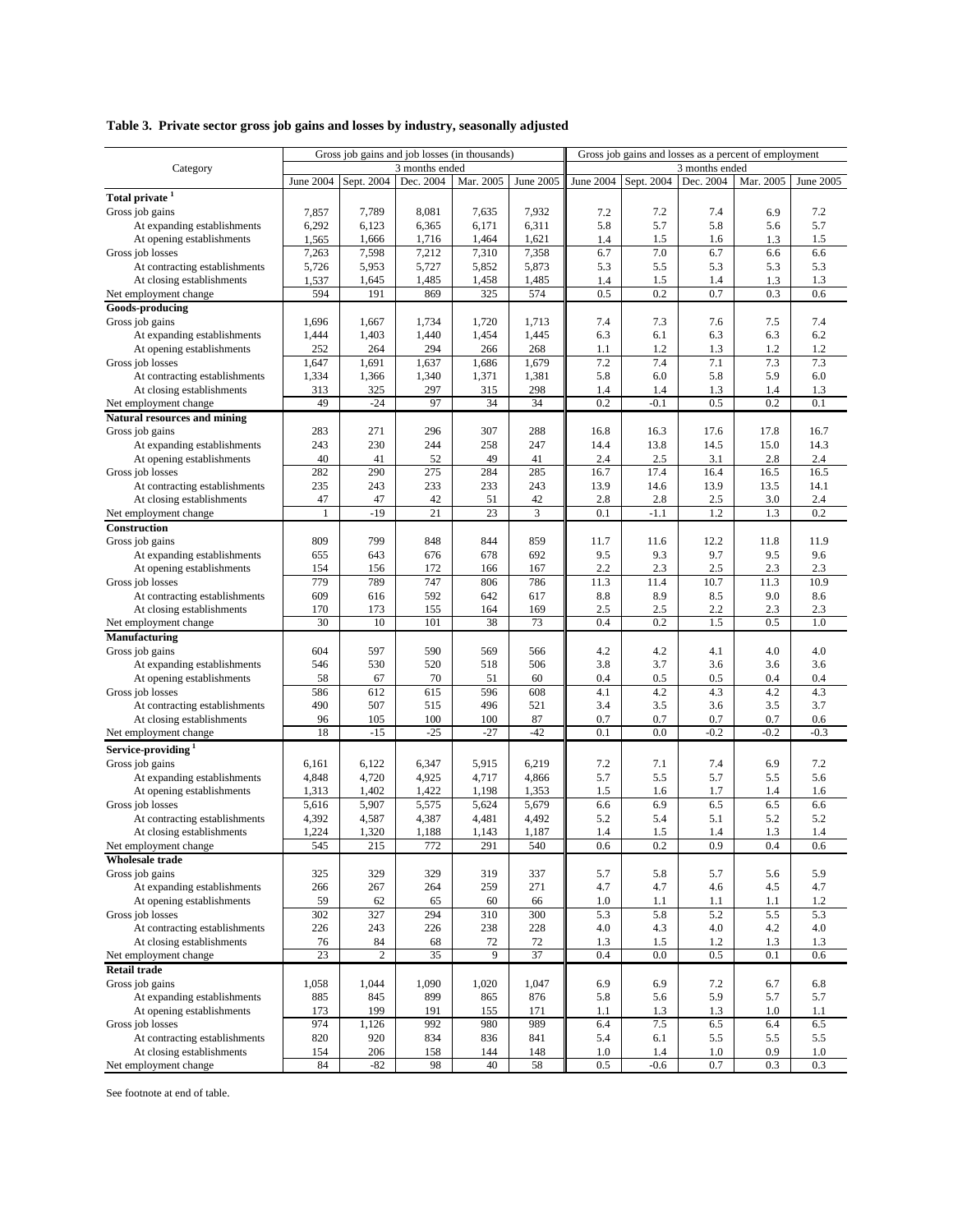## **Table 3. Private sector gross job gains and losses by industry, seasonally adjusted--Continued**

|                                       | Gross job gains and job losses (in thousands) |              |                        |                  |                         | Gross job gains and losses as a percent of employment |        |        |        |           |
|---------------------------------------|-----------------------------------------------|--------------|------------------------|------------------|-------------------------|-------------------------------------------------------|--------|--------|--------|-----------|
| Category                              | 3 months ended                                |              |                        |                  |                         | 3 months ended                                        |        |        |        |           |
|                                       | Sept. 2004<br>June 2004                       |              | Dec. 2004<br>Mar. 2005 |                  | June 2005               | June 2004   Sept. 2004<br>Dec. 2004<br>Mar. 2005      |        |        |        | June 2005 |
| <b>Transportation and warehousing</b> |                                               |              |                        |                  |                         |                                                       |        |        |        |           |
|                                       |                                               |              |                        |                  |                         |                                                       |        |        |        |           |
| Gross job gains                       | 241                                           | 244          | 255                    | 243              | 248                     | 6.0                                                   | 6.0    | 6.3    | 5.9    | 6.0       |
| At expanding establishments           | 202                                           | 203          | 211                    | 205              | 203                     | 5.0                                                   | 5.0    | 5.2    | 5.0    | 4.9       |
| At opening establishments             | 39                                            | 41           | 44                     | 38               | 45                      | 1.0                                                   | 1.0    | 1.1    | 0.9    | 1.1       |
| Gross job losses                      | 236                                           | 235          | 217                    | 231              | 262                     | 5.9                                                   | 5.8    | 5.3    | 5.6    | 6.4       |
| At contracting establishments         | 192                                           | 190          | 171                    | 180              | 212                     | 4.8                                                   | 4.7    | 4.2    | 4.4    | 5.2       |
| At closing establishments             | 44                                            | 45           | 46                     | 51               | 50                      | 1.1                                                   | 1.1    | 1.1    | 1.2    | 1.2       |
| Net employment change                 | 5                                             | 9            | 38                     | 12               | $-14$                   | 0.1                                                   | 0.2    | 1.0    | 0.3    | $-0.4$    |
| <b>Utilities</b>                      |                                               |              |                        |                  |                         |                                                       |        |        |        |           |
| Gross job gains                       | 13                                            | 14           | 11                     | 15               | 15                      | 2.3                                                   | 2.5    | 2.0    | 2.7    | 2.8       |
| At expanding establishments           | 11                                            | 13           | 10                     | 13               | 13                      | 1.9                                                   | 2.3    | 1.8    | 2.3    | 2.4       |
| At opening establishments             | $\overline{2}$                                | $\mathbf{1}$ | $\mathbf{1}$           | $\overline{2}$   | $\overline{\mathbf{c}}$ | 0.4                                                   | 0.2    | 0.2    | 0.4    | 0.4       |
| Gross job losses                      | 14                                            | 16           | 15                     | 15               | 18                      | 2.5                                                   | 2.8    | 2.7    | 2.7    | 3.2       |
| At contracting establishments         | 12                                            | 13           | 13                     | 13               | 15                      | 2.1                                                   | 2.3    | 2.3    | 2.3    | 2.7       |
| At closing establishments             | $\boldsymbol{2}$                              | 3            | $\overline{2}$         | $\overline{c}$   | 3                       | 0.4                                                   | 0.5    | 0.4    | 0.4    | 0.5       |
| Net employment change                 | $-1$                                          | $-2$         | $-4$                   | $\boldsymbol{0}$ | $-3$                    | $-0.2$                                                | $-0.3$ | $-0.7$ | 0.0    | $-0.4$    |
| Information                           |                                               |              |                        |                  |                         |                                                       |        |        |        |           |
| Gross job gains                       | 151                                           | 163          | 188                    | 143              | 155                     | 4.8                                                   | 5.3    | 6.1    | 4.6    | 5.1       |
| At expanding establishments           | 125                                           | 135          | 152                    | 120              | 126                     | 4.0                                                   | 4.4    | 4.9    | 3.9    | 4.1       |
|                                       |                                               |              | 36                     | 23               | 29                      |                                                       | 0.9    | 1.2    | 0.7    | 1.0       |
| At opening establishments             | 26                                            | 28           |                        |                  |                         | 0.8                                                   |        |        |        |           |
| Gross job losses                      | 182                                           | 194          | 169                    | 164              | 153                     | 5.9                                                   | 6.3    | 5.5    | 5.3    | 5.0       |
| At contracting establishments         | 146                                           | 148          | 124                    | 123              | 119                     | 4.7                                                   | 4.8    | 4.0    | 4.0    | 3.9       |
| At closing establishments             | 36                                            | 46           | 45                     | 41               | 34                      | 1.2                                                   | 1.5    | 1.5    | 1.3    | 1.1       |
| Net employment change                 | $-31$                                         | $-31$        | 19                     | $-21$            | $\overline{c}$          | $-1.1$                                                | $-1.0$ | 0.6    | $-0.7$ | 0.1       |
| <b>Financial activities</b>           |                                               |              |                        |                  |                         |                                                       |        |        |        |           |
| Gross job gains                       | 461                                           | 469          | 497                    | 452              | 475                     | 5.9                                                   | 5.9    | 6.3    | 5.6    | 5.9       |
| At expanding establishments           | 362                                           | 364          | 373                    | 354              | 369                     | 4.6                                                   | 4.6    | 4.7    | 4.4    | 4.6       |
| At opening establishments             | 99                                            | 105          | 124                    | 98               | 106                     | 1.3                                                   | 1.3    | 1.6    | 1.2    | 1.3       |
| Gross job losses                      | 457                                           | 452          | 451                    | 443              | 439                     | 5.8                                                   | 5.7    | 5.7    | 5.6    | 5.5       |
| At contracting establishments         | 324                                           | 334          | 338                    | 331              | 320                     | 4.1                                                   | 4.2    | 4.3    | 4.2    | 4.0       |
| At closing establishments             | 133                                           | 118          | 113                    | 112              | 119                     | 1.7                                                   | 1.5    | 1.4    | 1.4    | 1.5       |
| Net employment change                 | $\overline{4}$                                | 17           | 46                     | 9                | 36                      | 0.1                                                   | 0.2    | 0.6    | 0.0    | 0.4       |
| Professional and business services    |                                               |              |                        |                  |                         |                                                       |        |        |        |           |
| Gross job gains                       | 1,509                                         | 1,416        | 1,512                  | 1,370            | 1,456                   | 9.3                                                   | 8.7    | 9.2    | 8.2    | 8.7       |
| At expanding establishments           | 1,214                                         | 1,124        | 1,198                  | 1,137            | 1,178                   | 7.5                                                   | 6.9    | 7.3    | 6.8    | 7.0       |
| At opening establishments             | 295                                           | 292          | 314                    | 233              | 278                     | 1.8                                                   | 1.8    | 1.9    | 1.4    | 1.7       |
| Gross job losses                      | 1,321                                         | 1,366        | 1,300                  | 1,304            | 1,332                   | 8.2                                                   | 8.3    | 7.9    | 7.8    | 7.9       |
|                                       |                                               |              |                        |                  |                         |                                                       |        |        |        |           |
| At contracting establishments         | 988                                           | 1,035        | 1,001                  | 1,034            | 1,028                   | 6.1                                                   | 6.3    | 6.1    | 6.2    | 6.1       |
| At closing establishments             | 333                                           | 331          | 299                    | 270              | 304                     | 2.1                                                   | 2.0    | 1.8    | 1.6    | 1.8       |
| Net employment change                 | 188                                           | 50           | 212                    | 66               | 124                     | 1.1                                                   | 0.4    | 1.3    | 0.4    | 0.8       |
| <b>Education and health services</b>  |                                               |              |                        |                  |                         |                                                       |        |        |        |           |
| Gross job gains                       | 753                                           | 757          | 802                    | 741              | 800                     | 4.7                                                   | 4.7    | 5.0    | 4.5    | 4.9       |
| At expanding establishments           | 635                                           | 626          | 658                    | 623              | 651                     | 4.0                                                   | 3.9    | 4.1    | 3.8    | 4.0       |
| At opening establishments             | 118                                           | 131          | 144                    | 118              | 149                     | 0.7                                                   | 0.8    | 0.9    | 0.7    | 0.9       |
| Gross job losses                      | 696                                           | 704          | 647                    | 704              | 701                     | 4.3                                                   | 4.4    | 4.0    | 4.3    | 4.3       |
| At contracting establishments         | 560                                           | 562          | 521                    | 570              | 567                     | 3.5                                                   | 3.5    | 3.2    | 3.5    | 3.5       |
| At closing establishments             | 136                                           | 142          | 126                    | 134              | 134                     | 0.8                                                   | 0.9    | 0.8    | 0.8    | 0.8       |
| Net employment change                 | 57                                            | 53           | 155                    | 37               | 99                      | 0.4                                                   | 0.3    | 1.0    | 0.2    | 0.6       |
| Leisure and hospitality               |                                               |              |                        |                  |                         |                                                       |        |        |        |           |
| Gross job gains                       | 1,164                                         | 1,169        | 1,204                  | 1,138            | 1,212                   | 9.3                                                   | 9.4    | 9.5    | 9.0    | 9.5       |
| At expanding establishments           | 889                                           | 883          | 900                    | 877              | 918                     | 7.1                                                   | 7.1    | 7.1    | 6.9    | 7.2       |
| At opening establishments             | 275                                           | 286          | 304                    | 261              | 294                     | 2.2                                                   | 2.3    | 2.4    | 2.1    | 2.3       |
| Gross job losses                      | 1,090                                         | 1,135        | 1,134                  | 1,131            | 1,135                   | 8.7                                                   | 9.1    | 9.0    | 8.9    | 8.9       |
|                                       | 873                                           | 888          | 900                    | 910              | 907                     | 7.0                                                   |        | 7.1    | 7.2    |           |
| At contracting establishments         |                                               |              |                        |                  |                         |                                                       | 7.1    |        |        | 7.1       |
| At closing establishments             | 217                                           | 247          | 234                    | 221              | 228                     | 1.7                                                   | 2.0    | 1.9    | 1.7    | 1.8       |
| Net employment change                 | 74                                            | 34           | 70                     | $\tau$           | 77                      | 0.6                                                   | 0.3    | 0.5    | 0.1    | 0.6       |
| Other services                        |                                               |              |                        |                  |                         |                                                       |        |        |        |           |
| Gross job gains                       | 301                                           | 297          | 299                    | 302              | 309                     | 7.9                                                   | 7.8    | 7.9    | 7.9    | 8.1       |
| At expanding establishments           | 236                                           | 235          | 235                    | 241              | 239                     | 6.2                                                   | 6.2    | 6.2    | 6.3    | 6.3       |
| At opening establishments             | 65                                            | 62           | 64                     | 61               | 70                      | 1.7                                                   | 1.6    | 1.7    | 1.6    | 1.8       |
| Gross job losses                      | 304                                           | 308          | 310                    | 297              | 300                     | 8.0                                                   | 8.2    | 8.2    | 7.8    | 7.8       |
| At contracting establishments         | 235                                           | 237          | 241                    | 231              | 234                     | 6.2                                                   | 6.3    | 6.4    | 6.1    | 6.1       |
| At closing establishments             | 69                                            | 71           | 69                     | 66               | 66                      | 1.8                                                   | 1.9    | 1.8    | 1.7    | 1.7       |
| Net employment change                 | $-3$                                          | $-11$        | $-11$                  | 5                | 9                       | $-0.1$                                                | $-0.4$ | $-0.3$ | 0.1    | 0.3       |

<sup>1</sup> Includes unclassified sector, not shown separately.